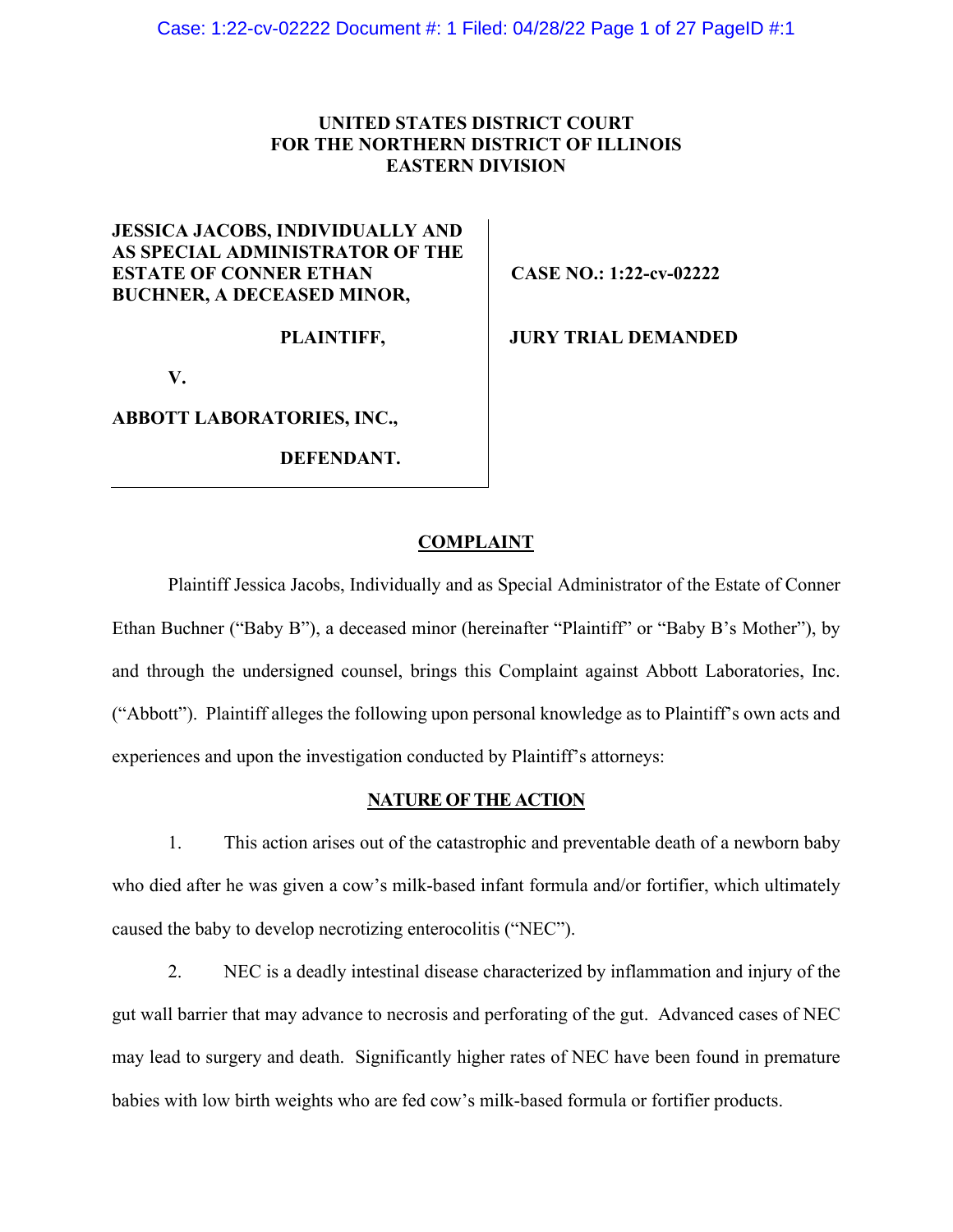### Case: 1:22-cv-02222 Document #: 1 Filed: 04/28/22 Page 2 of 27 PageID #:2

3. Companies who manufacture these products often mislabel and misrepresent the contents of the products to the public and the health care community, passing off these deadly products as similar to or even superior to human breast milk.

4. Plaintiff is the mother of Baby B who tragically died as a result of NEC.

5. Plaintiff brings this lawsuit against Abbott for claims arising from the direct and proximate result of Abbott's negligent, willful, and wrongful conduct in connection with the design, development, manufacturing, testing, packaging, promoting, marketing, distributing, labeling, failure to warn, and/or sale of Abbott's cow-based products (hereinafter "Cow's Milk Products").

6. Upon information and belief, significant decisions and acts and omissions regarding the design, production, manufacturing, marketing, advertising, warnings and/or testing all occurred or emanated from Abbott's personnel and facilities in Illinois.

### **PARTIES**

7. Baby B was born prematurely at Shands Jacksonville Hospital ("Shands Hospital") on November 5, 2008. He died on November 13, 2008, at only eight days old after developing NEC. Baby B developed NEC after being fed Cow's Milk Products, despite his mother never receiving the opportunity to attempt breastfeeding.

8. Plaintiff Jessica Jacobs, the mother of Baby B, is a citizen of the State of Georgia and resides in Warner Robins, Georgia. Plaintiff was appointed Special Administrator of Baby B's Estate by order of the Clerk of the Circuit Court in Lake County, Illinois. *See* Exhibit A. Plaintiff brings this action as personal representative for the wrongful death of Baby B, pursuant to § 740 ILCS 180/2.1., on behalf of Baby B's Estate and herself as a survivor thereof.

9. Defendant Abbott is an Illinois corporation with its principal place of business in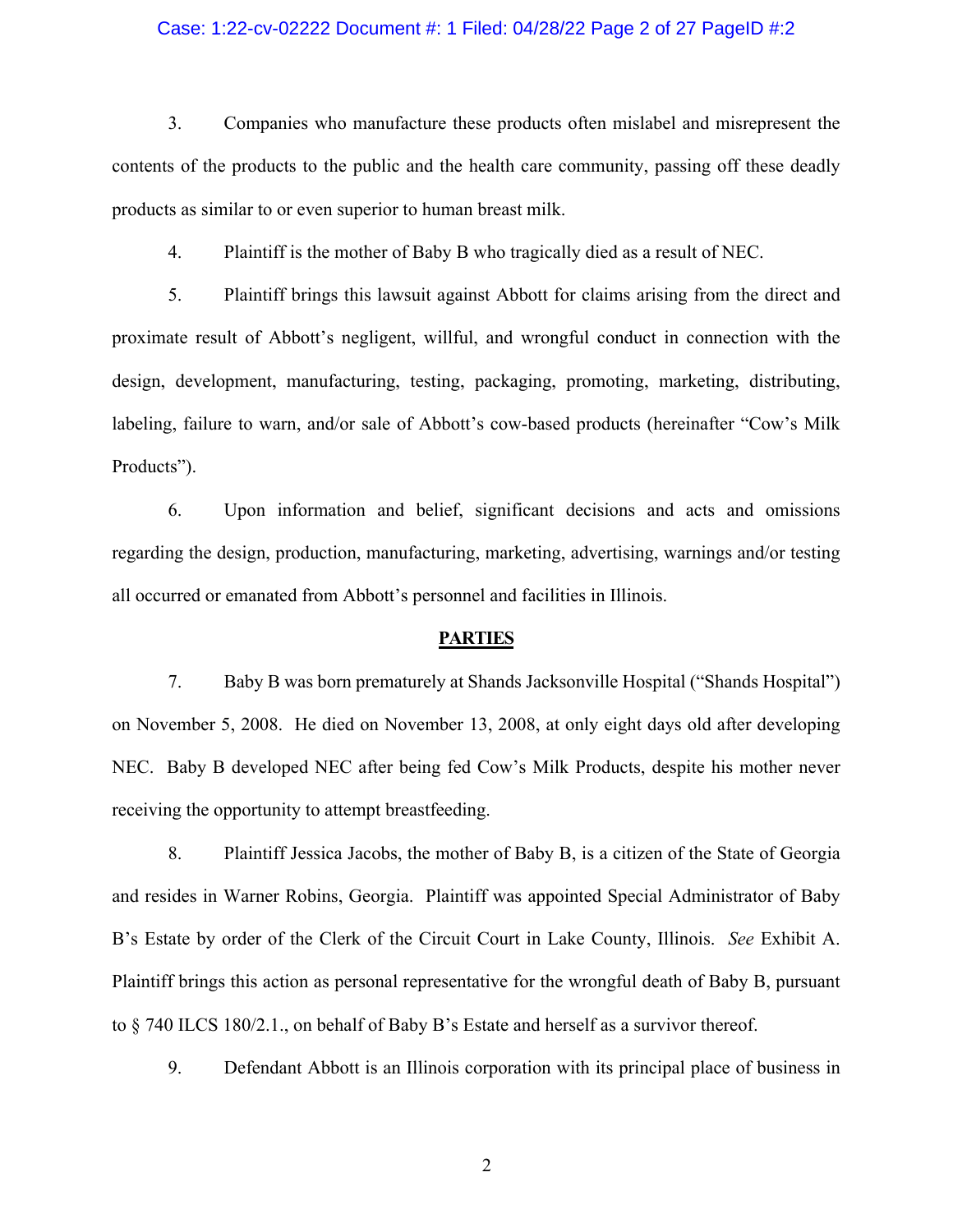### Case: 1:22-cv-02222 Document #: 1 Filed: 04/28/22 Page 3 of 27 PageID #:3

Abbott Park, Illinois. Abbott is a well-known manufacturer of Cow's Milk Products and markets many of its products under the "Similac" brand name.

10. Defendant Abbott advertises that it provides the "#1 Formula Brand, Backed by Science" and claims to have "over 90 years of innovations" in infant formula.<sup>1</sup>

### **JURISDICTION AND VENUE**

11. This Court has jurisdiction over this case pursuant to 28 U.S.C. § 1332, as complete diversity exists between Plaintiff and Abbott, and the matter in controversy exceeds the sum of \$75,000.00, exclusive of costs, interest, and attorneys' fees.

12. Abbott is subject to personal jurisdiction in this judicial District because Abbott is incorporated in the State of Illinois and maintains its principal place of business in this District.

13. Venue is proper in this Court pursuant to 28 U.S.C. § 1391(b)(1) because Abbott is incorporated in Illinois and has its principal place of business in this District.

### **FACTUAL ALLEGATIONS**

# **BABY B WAS BORN PREMATURELY AND DIED FROM NEC AFTER BEING FED COW'S MILK PRODUCTS**

14. Baby B was born at Shands Jacksonville Hospital on November 5, 2008. Baby B was preterm at 36 weeks with a low birth weight of 2.530kg and a length of 44.5cm.

15. Shortly after he was born, Baby B was sent to the Neonatal Intensive Care Unit (NICU) for respiratory distress. He was treated for presumed sepsis and given oxygen via nasal canula. Baby B was eventually stabilized.

16. Baby B's mother attempted to pump her own breast milk, but she could not produce enough. As an alternative, the health care providers and staff provided Baby B with NeoSure infant formula, a brand of Similac manufactured by Abbott.

<sup>&</sup>lt;sup>1</sup> Abbott Nutrition, https://abbottnutrition.com/similac (last visited Apr. 27, 2022).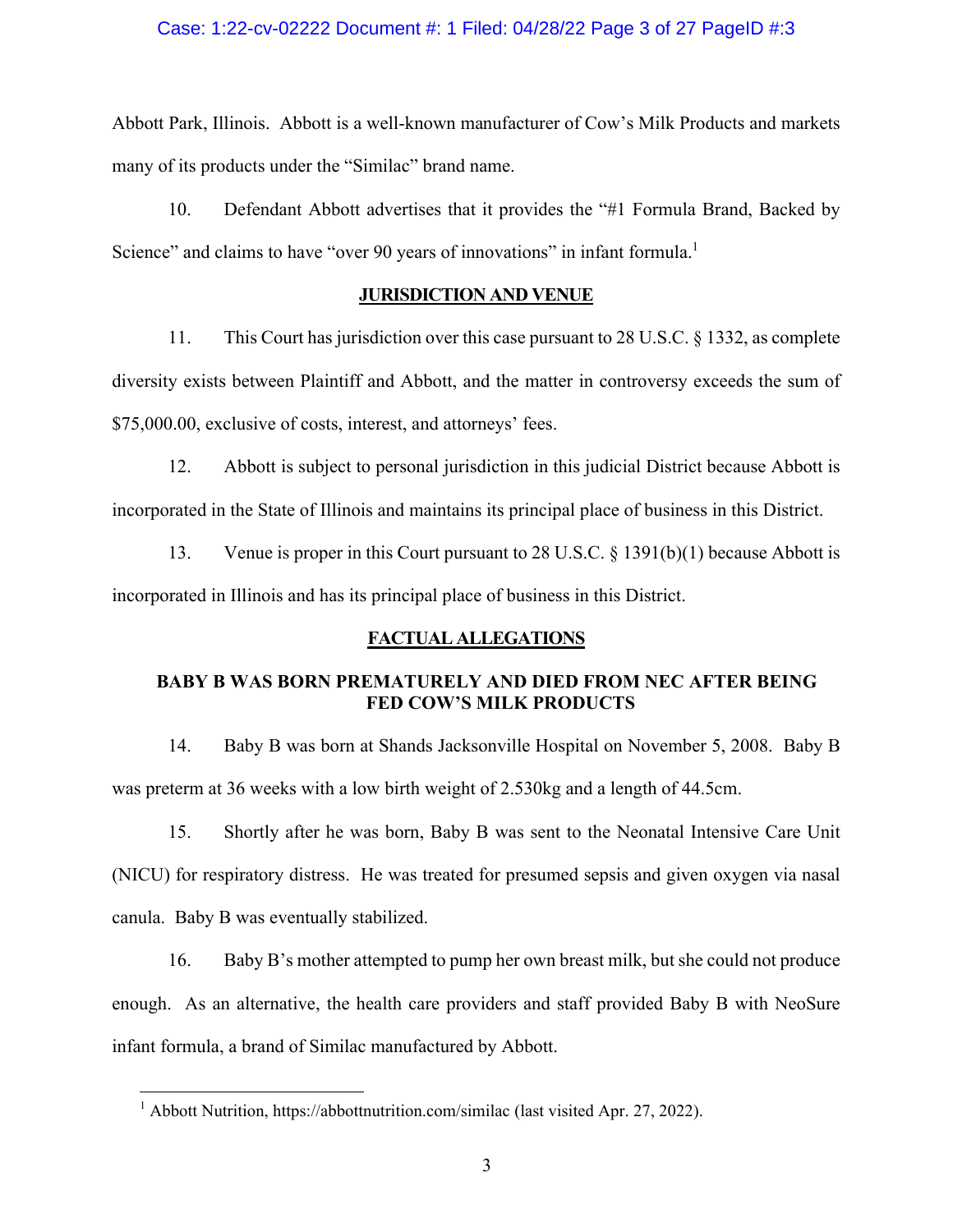### Case: 1:22-cv-02222 Document #: 1 Filed: 04/28/22 Page 4 of 27 PageID #:4

17. On November 6, 2008, no abnormalities were noted with Baby B's bowel sounds or his abdomen. The use of NeoSure continued and increased.

18. From November 7 to November 12, 2008, Baby B was noted to be consuming full NeoSure feeds.

19. On November 13, 2008, Baby B developed bloody stool and was diagnosed with NEC. He underwent an exploratory laparotomy, which determined he had two bowel perforation sites with severe hemorrhagic necrosis of bowel segment in between perforations. However, post operation, Baby B decompensated. He became hypotensive, bradycardic and was bleeding from all IV sites. Resuscitation was started, however, Baby B's condition continued to deteriorate.

20. Baby B was pronounced dead at 8 days old. The clinical and autopsy findings support that Baby B's cause of death was NEC, which led to septic shock and disseminated intravascular coagulation, which resulted in his sudden passing.

21. At the time of his death, Baby B's mother was unaware of the fact that he had been fed harmful Cow's Milk Products that caused or substantially contributed to the development of NEC and ultimately to his death.

### **NEC IS A DEADLY DISEASE THAT LARGELY AFFECTS PREMATURE INFANTS**

22. According to the World Health Organization ("WHO"), babies born prematurely or "preterm," are defined as being born alive before 37 weeks of pregnancy are completed, like Baby B. The WHO estimates that approximately 15 million babies are born preterm every year.

23. Nutrition for preterm babies is significantly important. Because preterm babies typically have metabolic immaturity, poor gut function, and cannot coordinate sucking with breathing, it is not safe to feed preterm babies by mouth. Preterm babies also have special nutritional needs. Whereas a full-term infant takes about four to five months to double its birth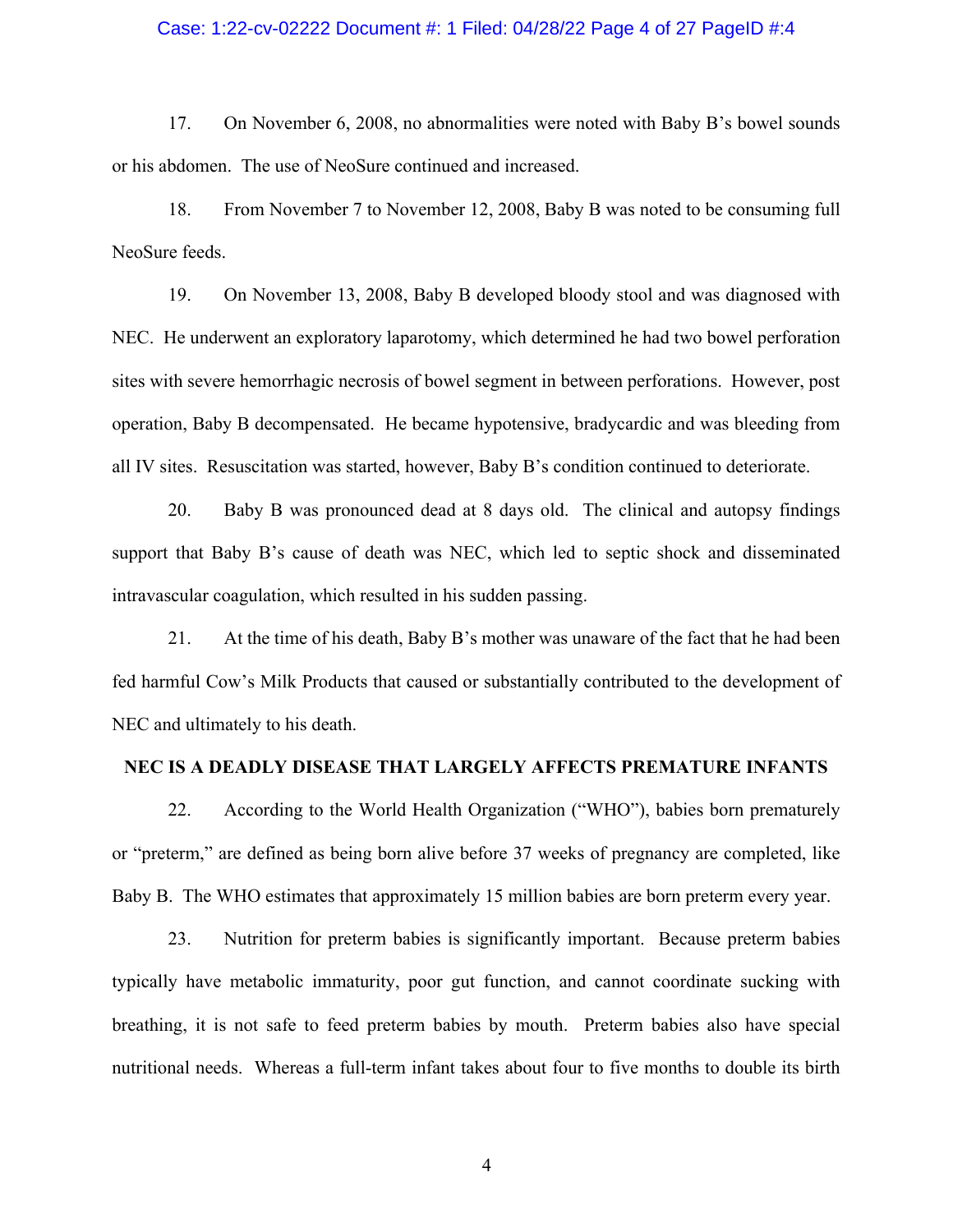### Case: 1:22-cv-02222 Document #: 1 Filed: 04/28/22 Page 5 of 27 PageID #:5

weight, a preterm baby with very low birth weight typically doubles in weight in several weeks, and that excess growth rate needs to be fueled nutritionally.

24. Up until the 1960s, preterm babies were most often fed human milk from either the baby's mother or a donor, but it did not meet the unique nutritional needs of preterm babies. Thereafter, cow's milk-based formula products became more popular, but still did not meet the nutritional needs. In the early 1980s, cow's milk-based products began to be specifically designed for preterm babies.

25. However, while the cow's milk products were good for bulking up preterm babies quickly, science and research have advanced in recent years confirming strong links between cow's milk products and NEC.

26. NEC is a devastating disease that is the most frequent and lethal gastrointestinal disorder affecting premature infants. NEC develops when harmful bacteria breach the walls of the intestine, causing portions of the intestine to become inflamed and often die. Once NEC develops, the condition can progress rapidly from mild feeding intolerance to systemic and fatal sepsis. Up to 30 percent of NEC-diagnosed infants die from the disease.

27. Normally, the cells lining the lumen of a baby's intestinal wall have microvilli that magnify the surface area for available uptake. Nutrients are absorbed by these cells, transported through the cells, and released where they are then transported to the rest of the body through the bloodstream and lymphatic system. The cells keep out the bacteria and toxins that are present in the intestines which would be harmful if absorbed into the other tissues of the body.

28. The tight junctions between each cell play a major role in preventing the bacteria and toxins from entering the body.

29. The diagram below demonstrates the inflammatory response to an infant's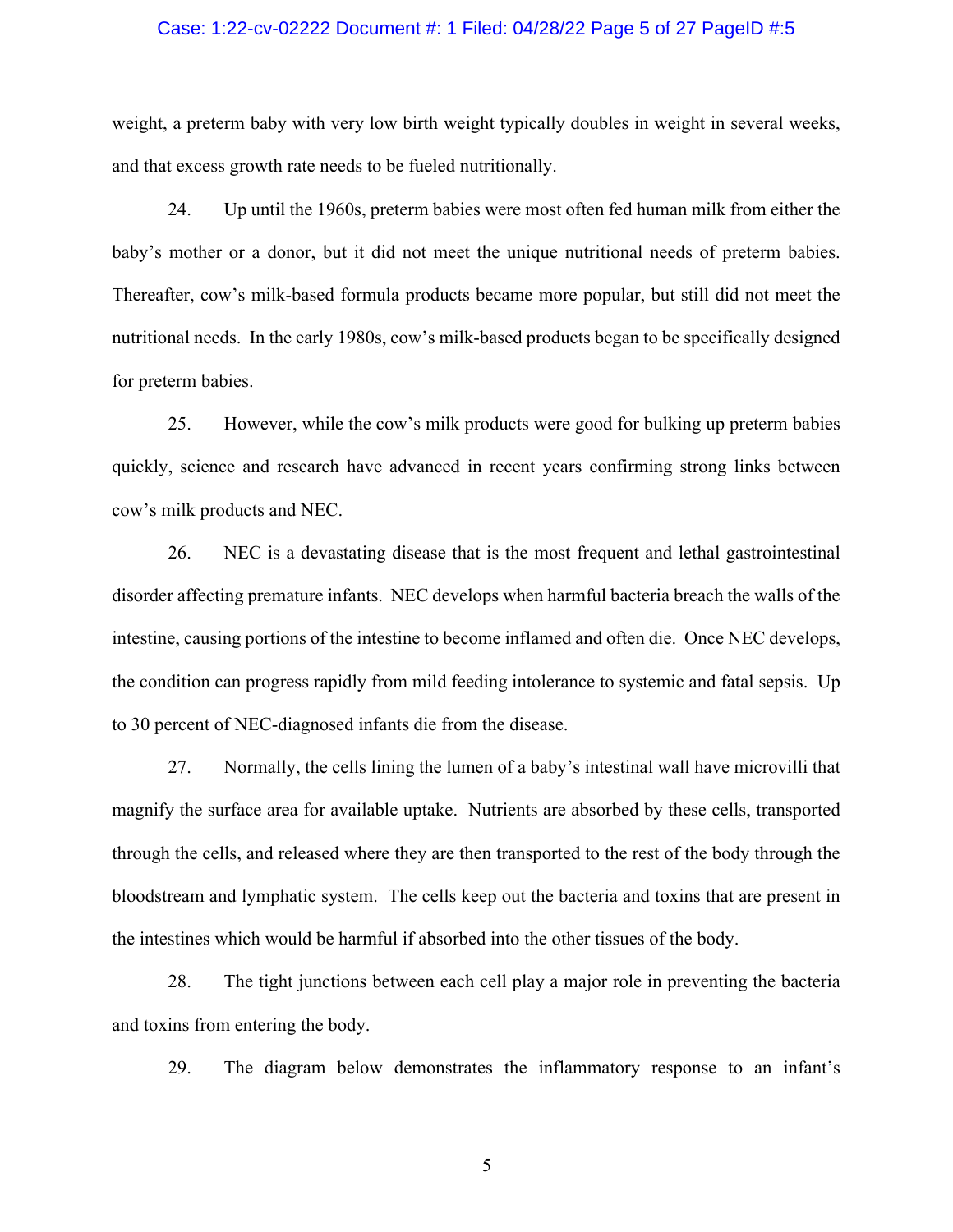## Case: 1:22-cv-02222 Document #: 1 Filed: 04/28/22 Page 6 of 27 PageID #:6

intestines after he or she ingests cow's milk products, which causes the tight junctions to break down, and harmful bacteria and toxins to enter the infant's bloodstream and lymphatics<sup>2</sup>:



30. The image below on the left is a simplified view of the major organs of an infant's chest and abdomen, and the infant's circulatory system. By contrast, the infant depicted to the right is in distress, as is illustrated by the capillary bed where bacteria and toxins (shown in green) were transported from the intestines and spread to the rest of the body.<sup>3</sup> These toxins further breakdown and weaken the tight intercellular junctions, and as a result, bacteria, toxins, and plasma escape into the surrounding interstitial spaces resulting in a condition known as "third-spacing," and sepsis.

<sup>2</sup> About Kids Health, *Necrotizing Enterocolitis ("NEC")*, https://www.aboutkidshealth.ca/article?cont entid=1769&language=english (last visited Apr. 27, 2022).

<sup>3</sup> About Kids Health, *Sepsis*, https://www.aboutkidshealth.ca/Article?contentid=2316&language=engl ish (last visited Apr. 27, 2022).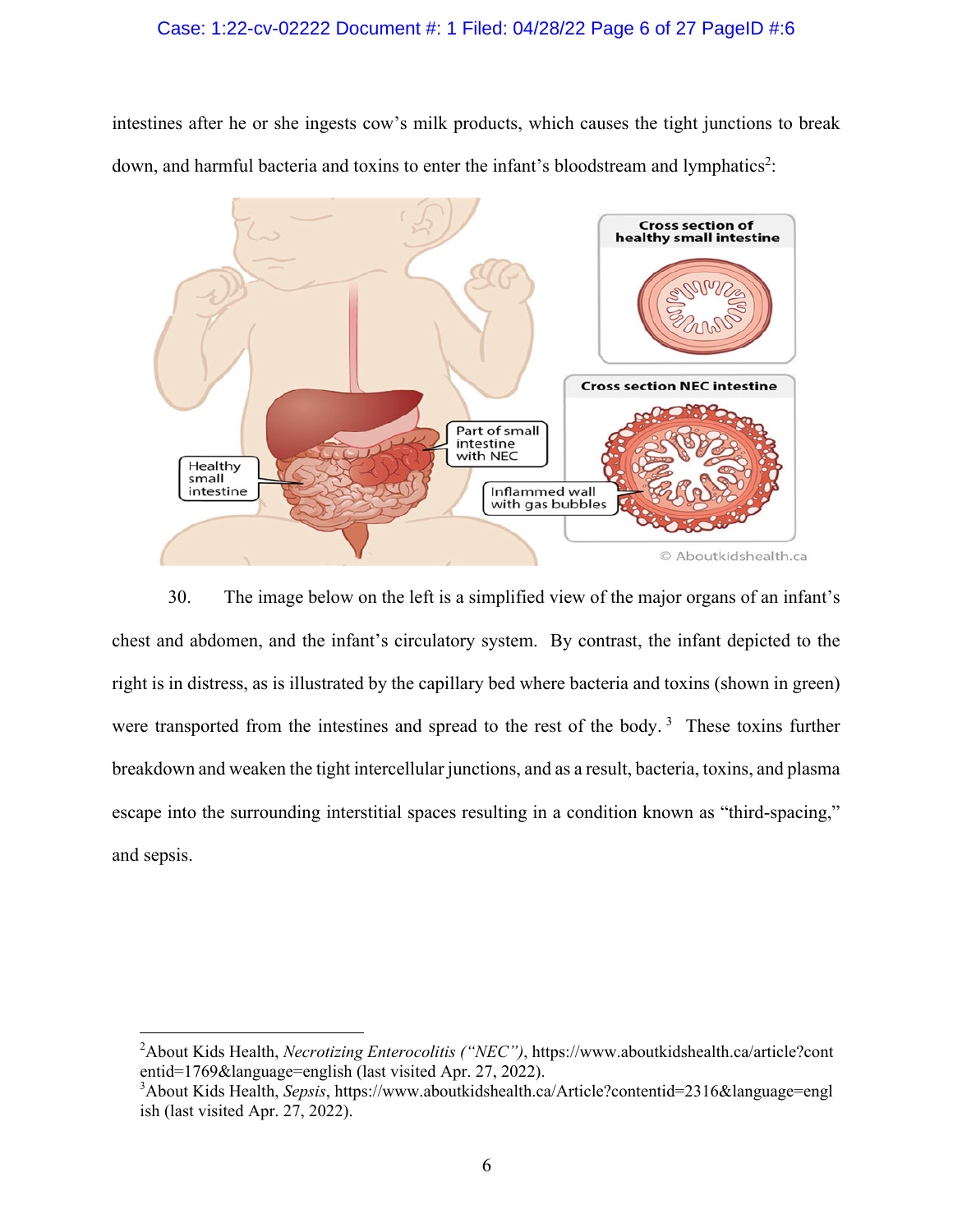# Case: 1:22-cv-02222 Document #: 1 Filed: 04/28/22 Page 7 of 27 PageID #:7



# **THERE IS STRONG AND OVERWHELMING MEDICAL EVIDENCE ESTABLISHING THE EXTREME DANGERS THAT COW'S MILK PRODUCTS POSE FOR PREMATURE INFANTS**

31. Science and research have confirmed strong links between cow's milk products and NEC causing and/or substantially contributing to death of premature infants, along with many other health complications and long-term risks to these infants.

32. For example, as far back as 1990, a prospective multicentre study on 926 premature infants found that NEC was six to ten times more common in exclusively formula-fed infants than in those fed breast milk alone and three times more common in those who received formula plus breast milk. Infants born at more than 30 weeks gestation confirmed that NEC was rare in those whose diet included breast milk, but it was 20 times more common in those fed formula only. A. Lucas, T. Cole, *Breast Milk and Neonatal Necrotizing Enterocolitis*, LANCET, 336: 1519-1523 (1990).

33. A study published in 2010 evaluated the health benefits of an exclusively human milk-based diet as compared to a diet with both human milk and bovine milk-based products in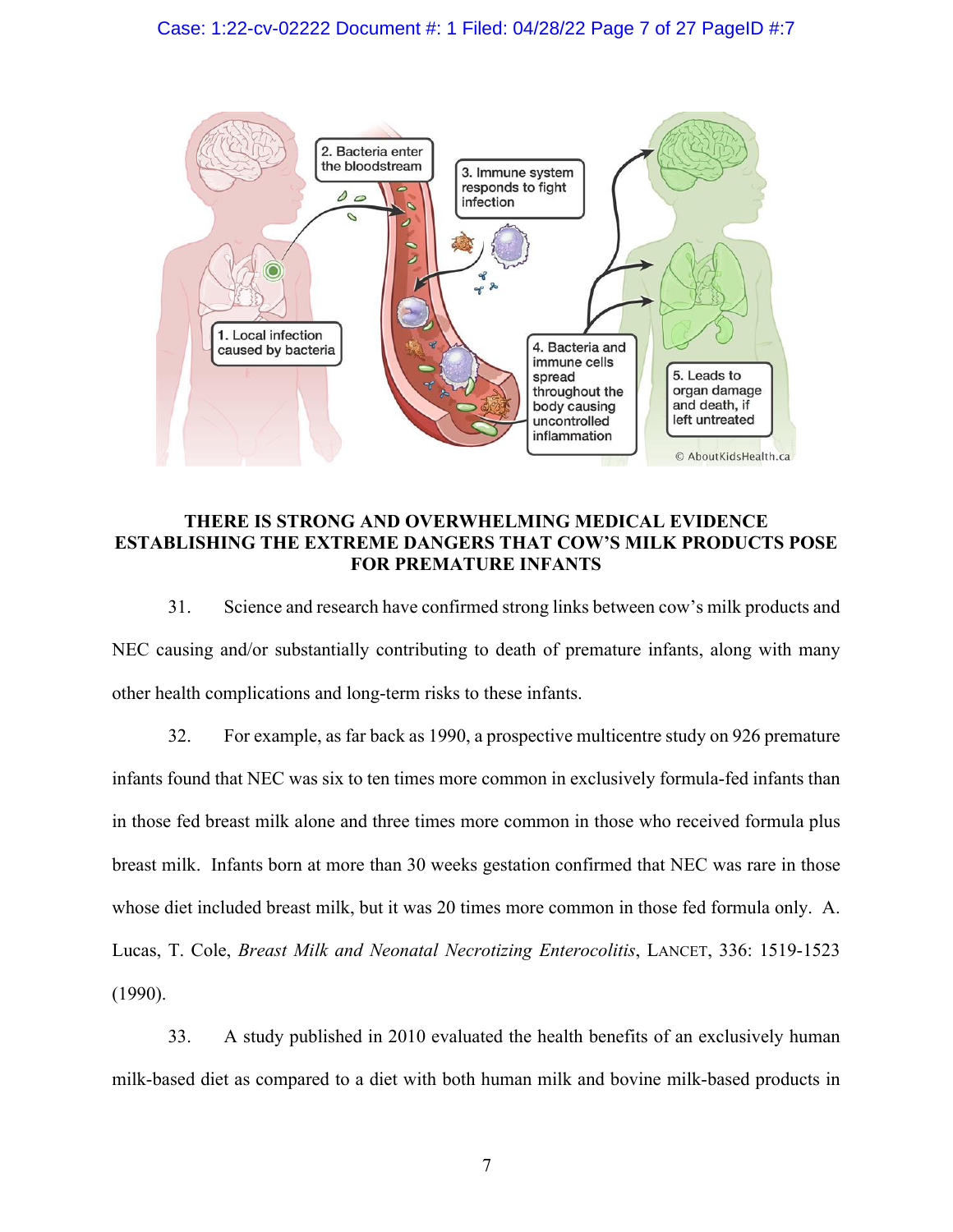### Case: 1:22-cv-02222 Document #: 1 Filed: 04/28/22 Page 8 of 27 PageID #:8

extremely premature infants. The results show that premature infants fed an exclusively human milk-based diet were 90% less likely to develop surgical NEC as compared to a diet that included some bovine milk-based products. S. Sullivan, et al., *An Exclusively Human Milk-Based Diet Is Associated with a Lower Rate of Necrotizing Enterocolitis than a Death of Human Milk and Bovine Milk-Based Products*, JOURNAL OF PEDIATRICS, 156: 562-7 (2010).

34. In 2011, the U.S. Surgeon General published a report titled, "The Surgeon General's Call to Action to Support Breastfeeding." The report stated that "for vulnerable premature infants, formula feeding is associated with higher rates of [NEC]." U.S. Dep't of Health & Human Serv., Off. of Surgeon Gen., "*The Surgeon General's Call to Action to Support Breastfeeding*," p.1, (2011). It further stated that premature infants who are not breast fed are 138% more likely to develop NEC. *Id.*, Table 1, p.2.

35. In 2012, the American Academy of Pediatrics issued a policy statement that all premature infants should be fed an exclusive human milk diet because of the risk of NEC associated with the consumption of cow's milk products. The statement further urged that if a mother's own milk is unavailable, pasteurized donor milk should be used. A. Eidelman, et al., *Breastfeeding and the Use of Human Milk*, AMERICAN ACADEMY OF PEDIATRICS (2012).

36. Further, a 2013 study showed that 104 premature infants received an exclusive human milk-based diet and exceeded targeted growth standards and length, weight, and head circumference gain. A. Hair, et al., *Human Milk Feed Supports Adequate Growth in Infants ≤1250 Grams Birthweight*, BMC RESEARCH NOTES, 6-459 (2013). Thus, inadequate growth was proven to be a poor excuse for feeding premature infant's cow's milk products.

37. In another study published in 2014, it was reported that NEC is "a devastating disease of premature infants and is associated with significant morbidity and mortality." "While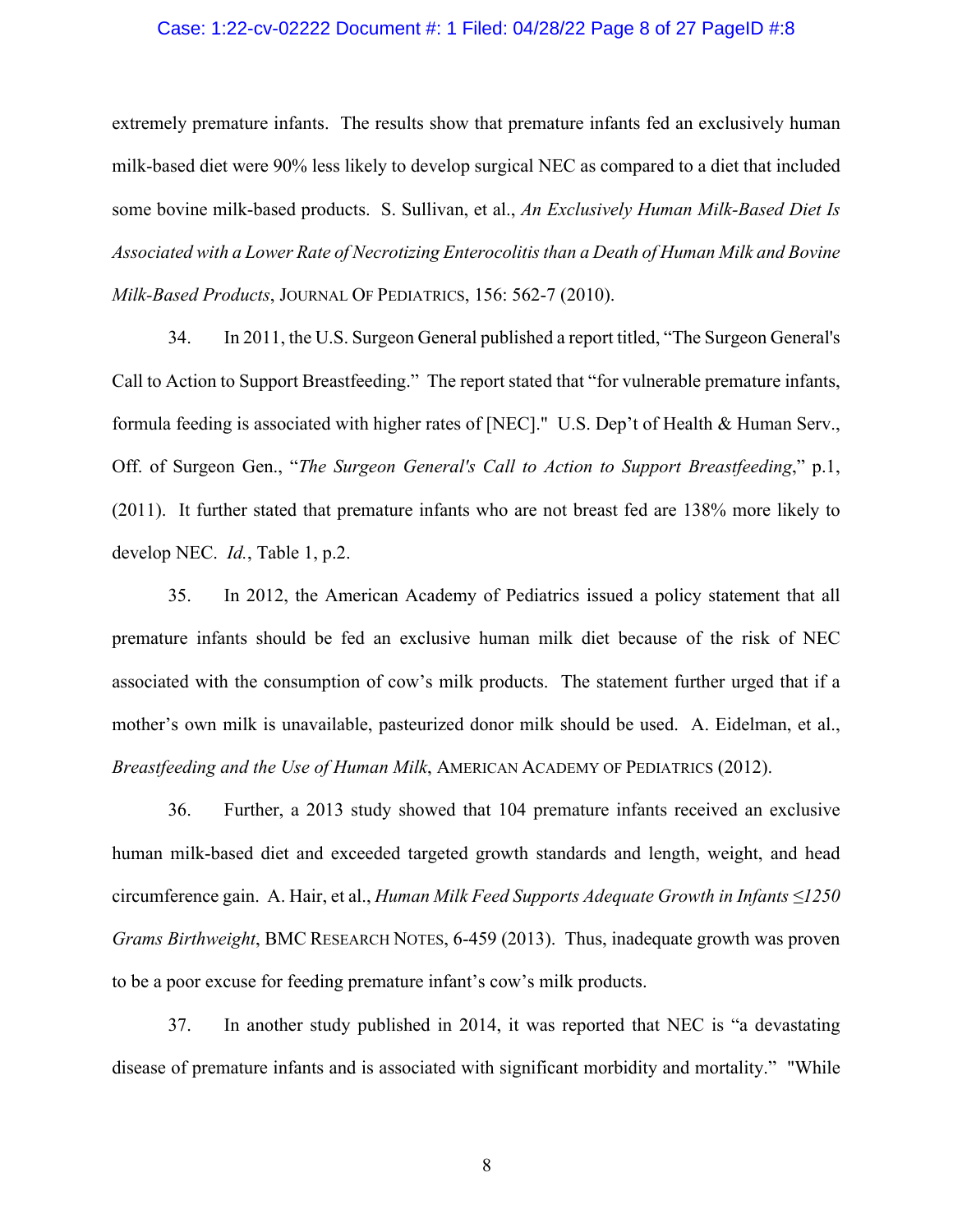### Case: 1:22-cv-02222 Document #: 1 Filed: 04/28/22 Page 9 of 27 PageID #:9

the pathogenesis of NEC remains incompletely understood, it is well established that the risk is increased by the administration of infant formula and decreased by the administration of breast milk." Misty Good, et al., *Evidence Based Feeding Strategies Before and After the Development of Necrotizing Enterocolitis*, EXPERT REV CLIN IMMUNOL, 875-884 (2014).

38. In 2016, a large study supported previous findings that an exclusive human milk diet in extreme premature infants dramatically decreased the incidence of both medical and surgical NEC. This was the first study to compare rates of NEC after a feeding protocol implementation at multiple institutions and years of follow-up using an exclusive human milk diet. The authors concluded that the use of an exclusive human milk diet is associated with "significant benefits" for extremely premature infants and while evaluating the benefits of using an exclusive human milk-based protocol, "it appears that there were no feeding-related adverse outcomes." A. Hair, et al., *Beyond Necrotizing Enterocolitis Prevention: Improving Outcomes with an Exclusive Human Milk Based Diet*, BREASTFEEDING MEDICINE, 11-2 (2016).

39. A publication by the American Society for Nutrition in 2017 noted that, human milk has "been acknowledged as the best source of nutrition for premature infants and those at risk for NEC." The study compared the results from two randomized clinical trials on premature infants with severely low weight (between 500 and 1250 grams at birth) and compared the effect of bovine milk-based preterm infant formula to human milk as to the rate of NEC. Both trials found that an exclusive human milk diet resulted in a much lower incidence of NEC. While the study noted that bovine milk-based infant formulas provided consistent calories and were less expensive than human milk-based products, the bovine-based products significantly increase the risk of NEC and death. J. Shulhan, et al., *Current Knowledge of Necrotizing Enterocolitis in Preterm Infants and the Impact of Different Types of Enteral Nutrition Products*, ASN ADV.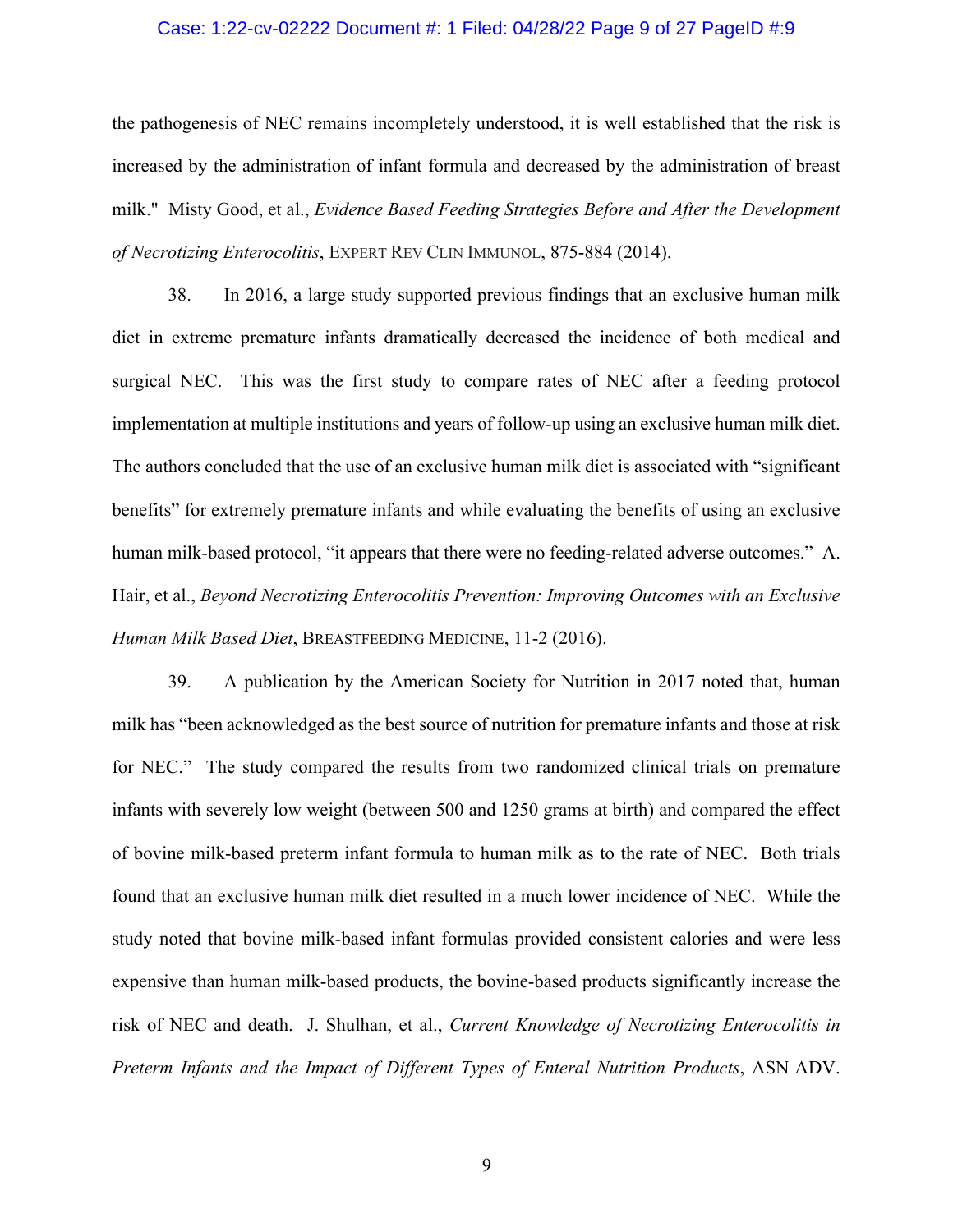NUTR., 8(1):80-91 (2017).

## **ABBOTT USED FALSE AND MISLEADING ADVERTISEMENTS TO MARKET ITS COW'S MILK PRODUCTS, DESPITE EVIDENCE OF ITS DANGERS**

40. Notwithstanding strong and overwhelming medical evidence establishing the extreme dangers that cow's milk products pose for premature infants, Abbott has marketed its Cow's Milk Products as an equally safe alternative to breast milk and has promoted these products as necessary for additional nutrition and growth. Specifically, Abbott has marketed its formulas and fortifiers as necessary for the growth and development of premature infants, when instead, these products pose a known and substantial risk to these babies.

41. One study estimates that formula manufacturers, like Abbott, spent \$4.48 billion on marketing and promotion in 2014 alone. P. Baker, et al., *Global Trends and Patterns of Commercial Milk-based Formula Sales: Is An Unprecedented Infant and Young Child Feeding Transition Underway?,* PUBLIC HEALTH NUTRITION (2016).

42. Often these tactics implicitly discourage mothers from breastfeeding, which reduces the mother's supply of breast milk. None of Abbott's marketing materials, including its promotional websites, reference the science showing how significantly its products increase the risk of NEC.

43. Abbott has also engaged in tactics to "hook" moms when they are most vulnerable. Abbott does this by offering free formula and other freebies and coupons in "gift baskets" given to mothers in hospitals, medical clinics, and even left at residential charities where out-of-town families stay when their babies are being treated for a prolonged period in the NICU. This is an attempt to create brand loyalty under the guise of a "medical blessing," so that these vulnerable parents continue to use formula to feed their babies after they leave the hospital, resulting in great expense to parents, significant risk to the babies, and substantial profit to Abbott.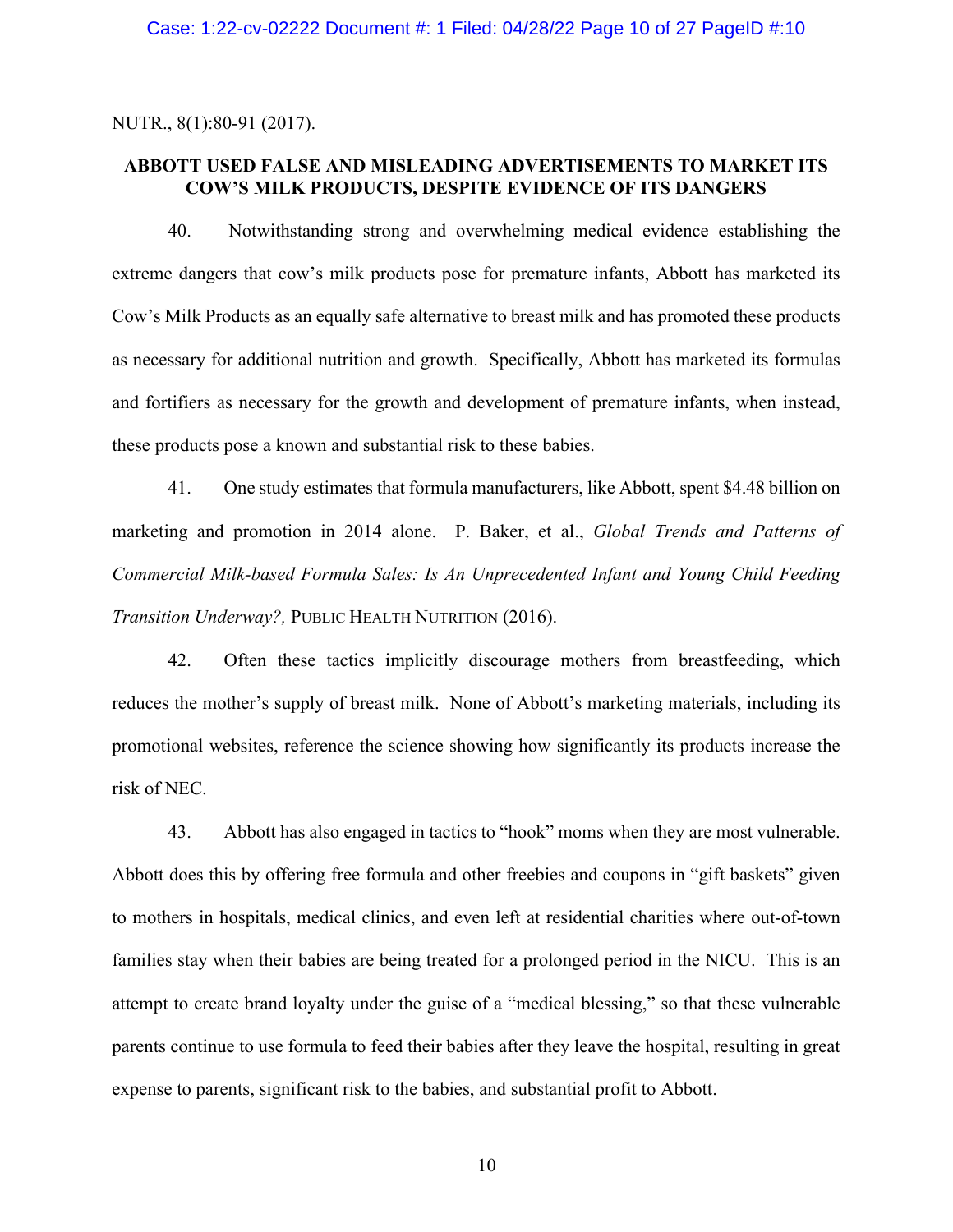### Case: 1:22-cv-02222 Document #: 1 Filed: 04/28/22 Page 11 of 27 PageID #:11

44. In 1981, the World Health Assembly of the WHO recognized the abuse and dangers of infant formula marketing and developed the International Code of Marketing of Breast-milk Substitutes ("the Code"), which required companies to acknowledge the superiority of breast milk, the negative effect of introducing partial bottle-feeding, and the difficulty of reversing the decision not to breastfeed. The Code also forbade advertising or other forms of promotion of formula to the general public, as well as providing sample products to mothers or members of their families.

45. While Abbott acknowledges the Code and claims to support the effort to encourage mothers to breastfeed for as long as possible, its actions show that its commitment is frivolous.

46. For example, on Abbott's website it states: "We agree with the World Health Organization that breastfeeding provides the best nutrition for babies, and we support its goal to increase breastfeeding. We also recognize that for infants who aren't breastfed for medical reasons or otherwise, infant formula is the only appropriate, safe alternative to meet babies' nutritional needs."4 However, this statement ignores the existence of donor milk, as well as human milkbased formula.

47. Further, Abbott markets and sells multiple products specifically targeting premature infants, including Liquid Protein Fortifier, Similac NeoSure, Similac Human Milk Fortifiers, Similac Special Care 20, Similac Special Care 24, Similac Special Care 24 High Protein, and Similac Special Care 30. In advertising these products, Abbott emphasizes the products' purported ability to assist premature infants in reaching their growth targets.

48. Abbott also has a drop-down menu on its website that mothers can use to help choose the formula Abbott recommends. By clicking "Similac Products" and then "Preemies," the website directs the mother to another page about Similac NeoSure, another Cow's Milk

<sup>4</sup> Abbott, *Infant Formula Marketing*, https://www.abbott.com/policies/infant-formula-marketing.html (last visited Apr. 27, 2022).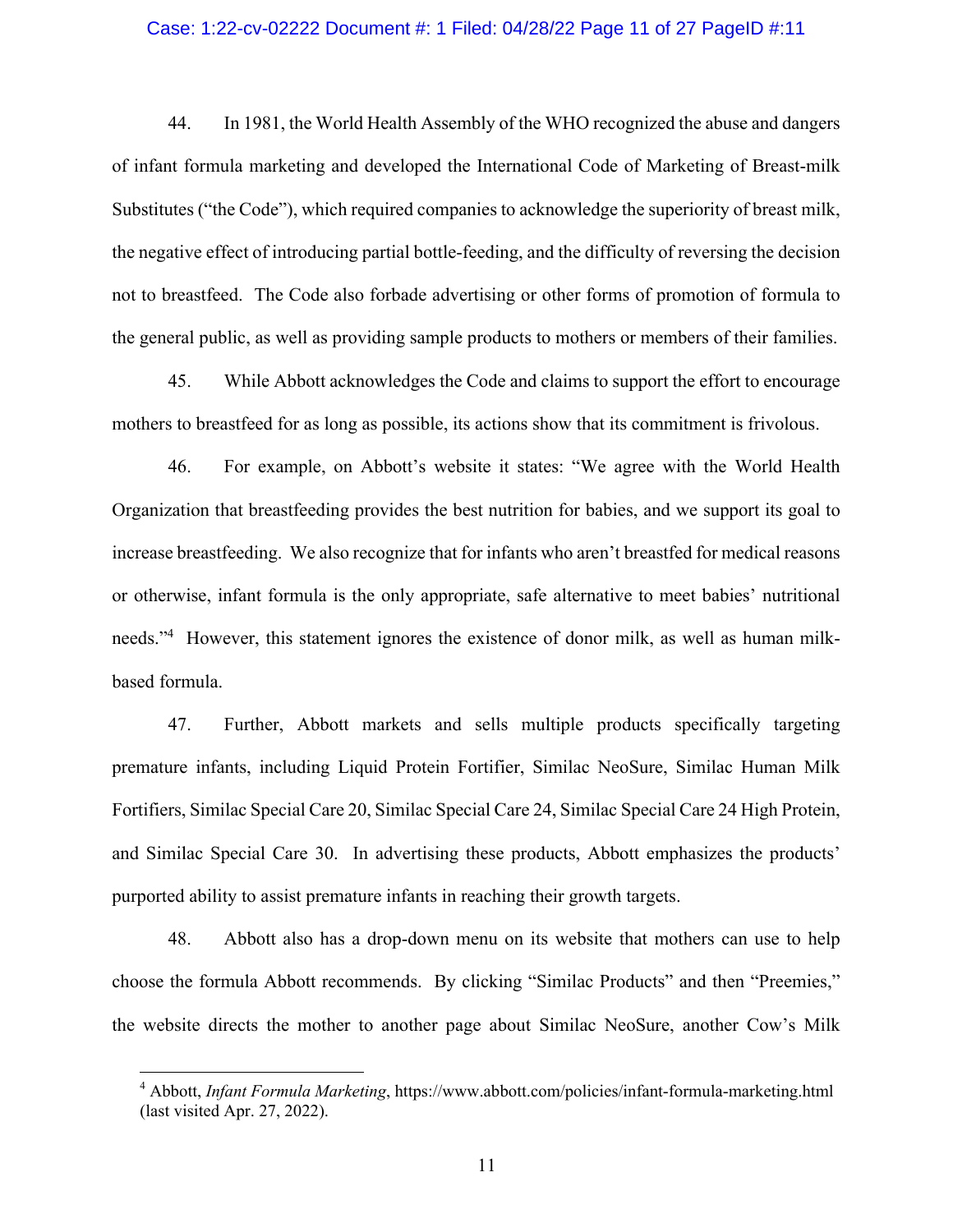### Case: 1:22-cv-02222 Document #: 1 Filed: 04/28/22 Page 12 of 27 PageID #:12

Product. Abbott claims that Similac NeoSure "supports better gains in weight, length, and head circumference when compared to term infant formula."5

49. Abbott's website fails to mention of the risk of NEC and misleadingly suggests to vulnerable mothers that its Cow's Milk Products are safe for their infants.

50. Additionally, when Abbott recognized a shift in the medical community towards an exclusive breast milk-based diet for premature infants, Abbott developed a product called "Similac Human Milk Fortifier," as pictured below. This name is misleading because it suggests the product are derived from breast milk, when, in fact, it's cow's milk-based. For example, a study found that only 8.8 percent of parents surveyed in the NICU interpreted "human milk fortifier" as potentially meaning a cow's milk-based product.



51. Abbott regularly advertises its products as providing "complete nutrition for immune support and brain and eye development." In promoting these messages, Abbott regularly uses a variety of advertising methods including online, print, and TV commercials. The purpose

<sup>&</sup>lt;sup>5</sup> Similac, https://www.similac.com/products.html?age=7119 (last visited Apr. 27, 2022).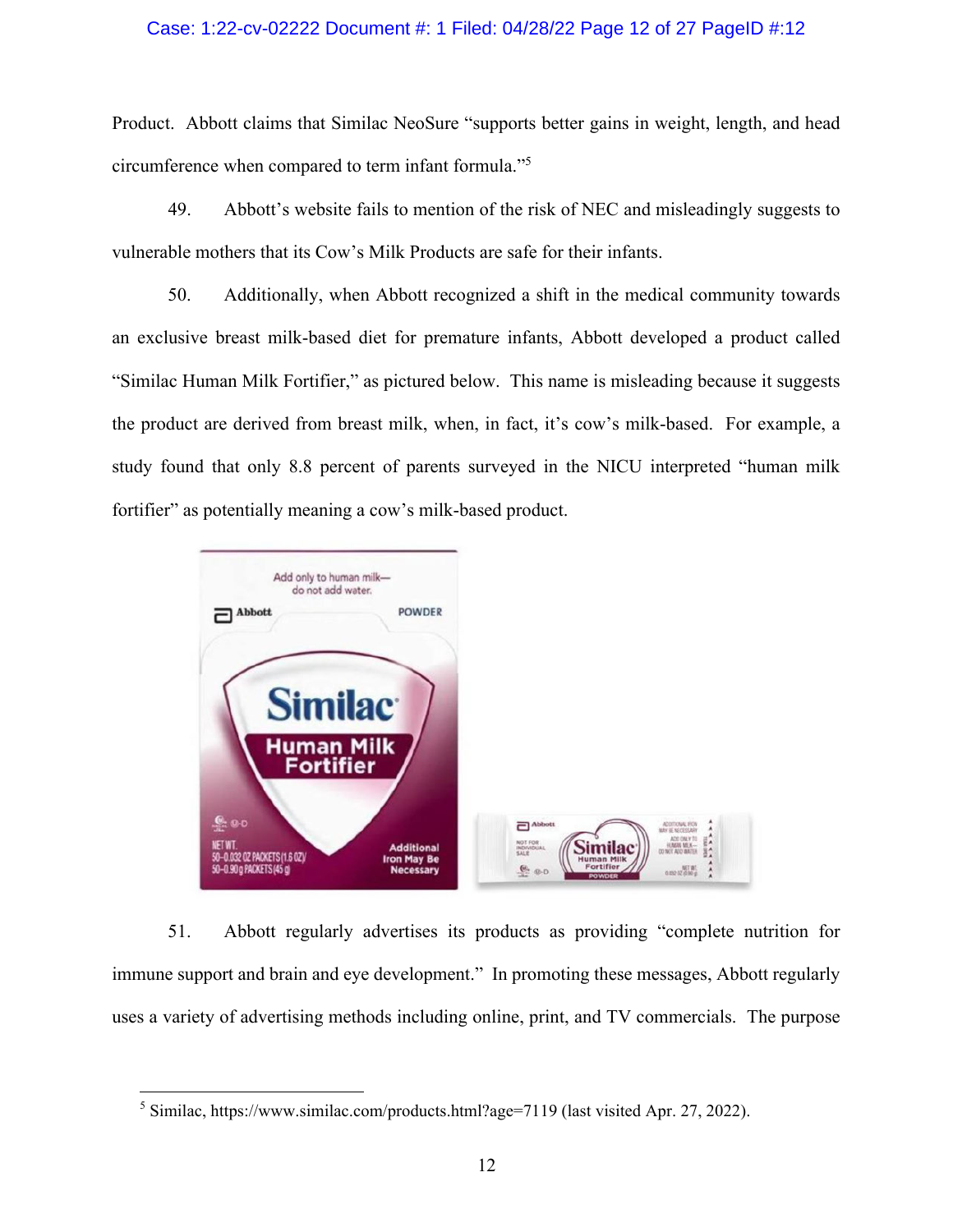## Case: 1:22-cv-02222 Document #: 1 Filed: 04/28/22 Page 13 of 27 PageID #:13

of these advertisements is to ensure that new parents believe Abbott's infant feeding products are on par or superior to breastmilk. An example of Abbott's marketing to consumers and the healthcare community is provided below<sup>6</sup>:

|                                                                                                                                           | SIGN UP SIGN IN FOR HCP TUMMY TOOLS Sinarch             |                              | <b>BUY NOW THEFT</b>                                                                                |
|-------------------------------------------------------------------------------------------------------------------------------------------|---------------------------------------------------------|------------------------------|-----------------------------------------------------------------------------------------------------|
| <b>Similac</b><br>SIMILAC<br><b>PRODUCTS</b>                                                                                              | BABY.<br>MY.<br><b>PREGIUNICY</b><br><b>DEVELOPMENT</b> | <b>HOW TO</b><br>FEED A BARY | <b>SAVINGS &amp;</b><br><b>WHY</b><br><b>SIMILACT</b><br><b>REWARDS</b>                             |
|                                                                                                                                           |                                                         |                              | 73 Transfers Page                                                                                   |
| <b>Complete Nutrition for</b><br><b>Immune Support And</b><br>. Brain & Eye Development                                                   |                                                         |                              | <b>Similac</b><br><b>Jenita</b>                                                                     |
| <b>LEARN MORE</b>                                                                                                                         | $\bullet\bullet\bullet$                                 | HMUN                         |                                                                                                     |
| Where are you in your parenting journey?<br>Click to see ideas and advice you can use.<br>NEW BABY<br><b>PREGNANT</b><br>TODDLER <b>N</b> |                                                         |                              |                                                                                                     |
| The First & Only Organic<br>Infant Formula with A2 Milk<br><b>Undeked after hreat</b>                                                     | NEW                                                     |                              | <b>New Moms</b><br>Join today. Get the promise of Similac®<br>StrongMorns <sup>®</sup> Rewards and: |

52. In an Abbott advertisement for another Similac product, the ad states "when you are ready to turn to infant formula, but you don't want to compromise, look to Pure Bliss by Similac. Its modeled after breast milk." Abbott uses a scene of a mother bottle feeding her baby with a window that opens to a field and in small, light-colored lettering, writes, "No significant difference has been shown between milk derived from rbST-treated and non-rbST-treated cows. Ingredients not genetically engineered." Abbott claims mothers should trust its "thoughtfully crafted" product which comes after "90 years of crafting" infant formula.<sup>7</sup>

53. Abbott has designed powerful misleading marketing campaigns to deceive parents into believing that: (1) Cow's Milk Products are safe, including for premature infants; (2) Cow's Milk Products are equal, or even superior, substitutes to breast milk; (3) Cow's Milk Products are

<sup>6</sup> Abbott Nutrition, https://prod7-similac-2015-com.abbottnutrition.com/ (last visited Apr. 27, 2022).

<sup>7</sup> Similac, https://www.similac.com/products/baby-formula/pure-bliss-powder/24-7oz.html (last visited Apr. 27, 2022).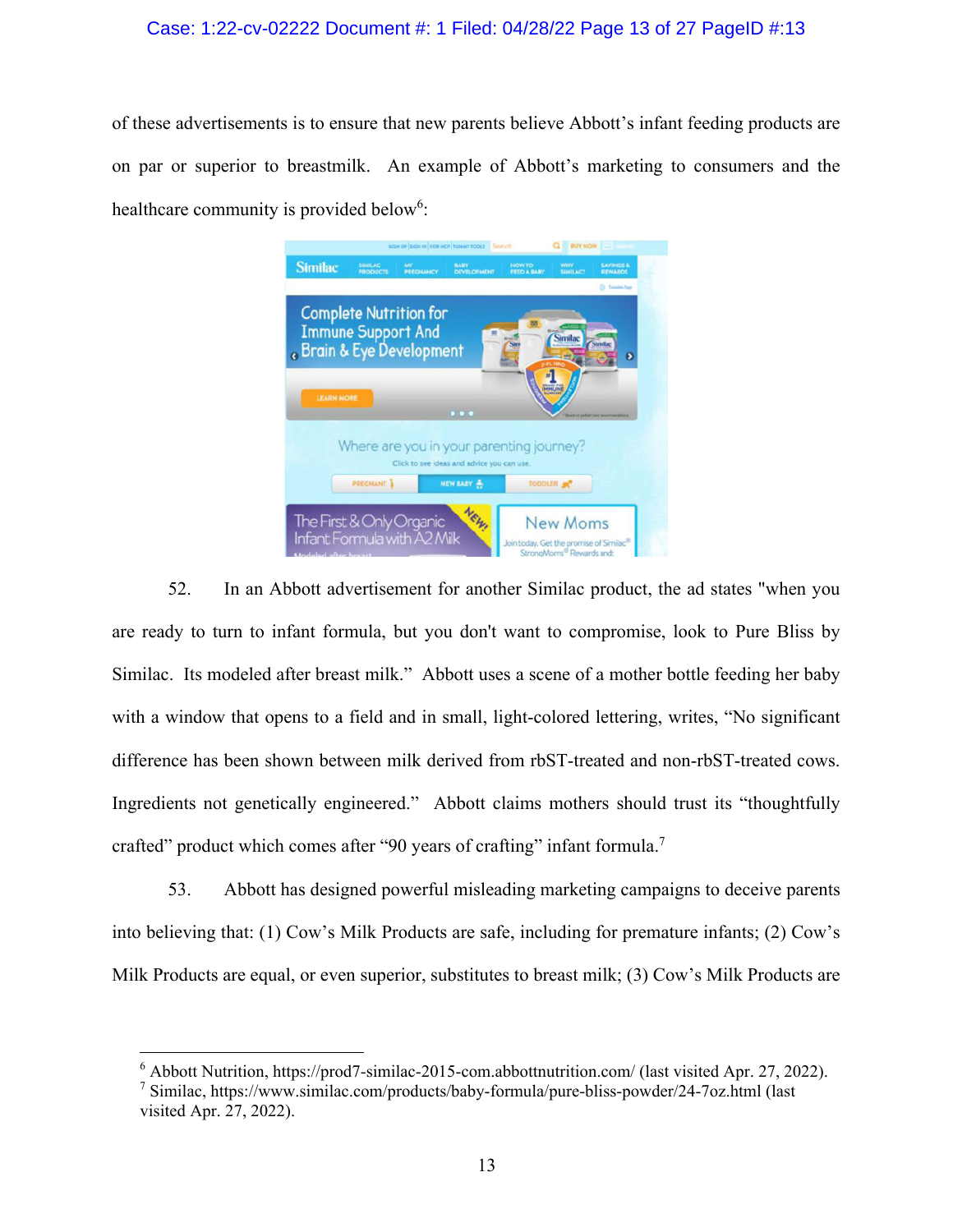### Case: 1:22-cv-02222 Document #: 1 Filed: 04/28/22 Page 14 of 27 PageID #:14

necessary for proper growth and development of premature infants; and (4) physicians consider its Cow's Milk Products to be a first choice. This marketing scheme is employed despite Abbott knowing of and failing to warn of the extreme risks that its Cow's Milk Products pose to premature infants like Baby B.

# **ABBOTT FAILED TO ADEQUATELY WARN CONSUMERS OF THE DANGERS OF ITS COW'S MILK PRODUCTS**

54. Abbott promotes the use of its Cow's Milk Products to parents, physicians, hospitals, and medical providers as safe products that are specifically needed by premature infants for adequate growth. This marketing is directed specifically to parents throughout the United States, including in Illinois.

55. The products Abbott markets specifically for premature infants are available at retail locations and online. No prescription is necessary.

56. Despite knowledge of the significant health risks posed to premature infants ingesting Cow's Milk Products, including the significant risk of NEC and death, Abbott did not warn parents or medical providers of the risk of NEC, nor did Abbott provide any instructions or guidance on how to properly use its Cow's Milk Products so as to lower the risk or avoid NEC or death.

57. In fact, Abbott does not provide any warnings on its labeling, websites or marketing materials, that discuss the risk of NEC and death with use of its Cow's Milk Products.

58. For example, the warning on one of Abbott's Similac brand Cow's Milk Product states<sup>8</sup>:

<sup>&</sup>lt;sup>8</sup> Abbott Nutrition, https://abbottnutrition.com/similac-human-milk-fortifier-concentrated-liquid (last visited Apr. 27, 2022).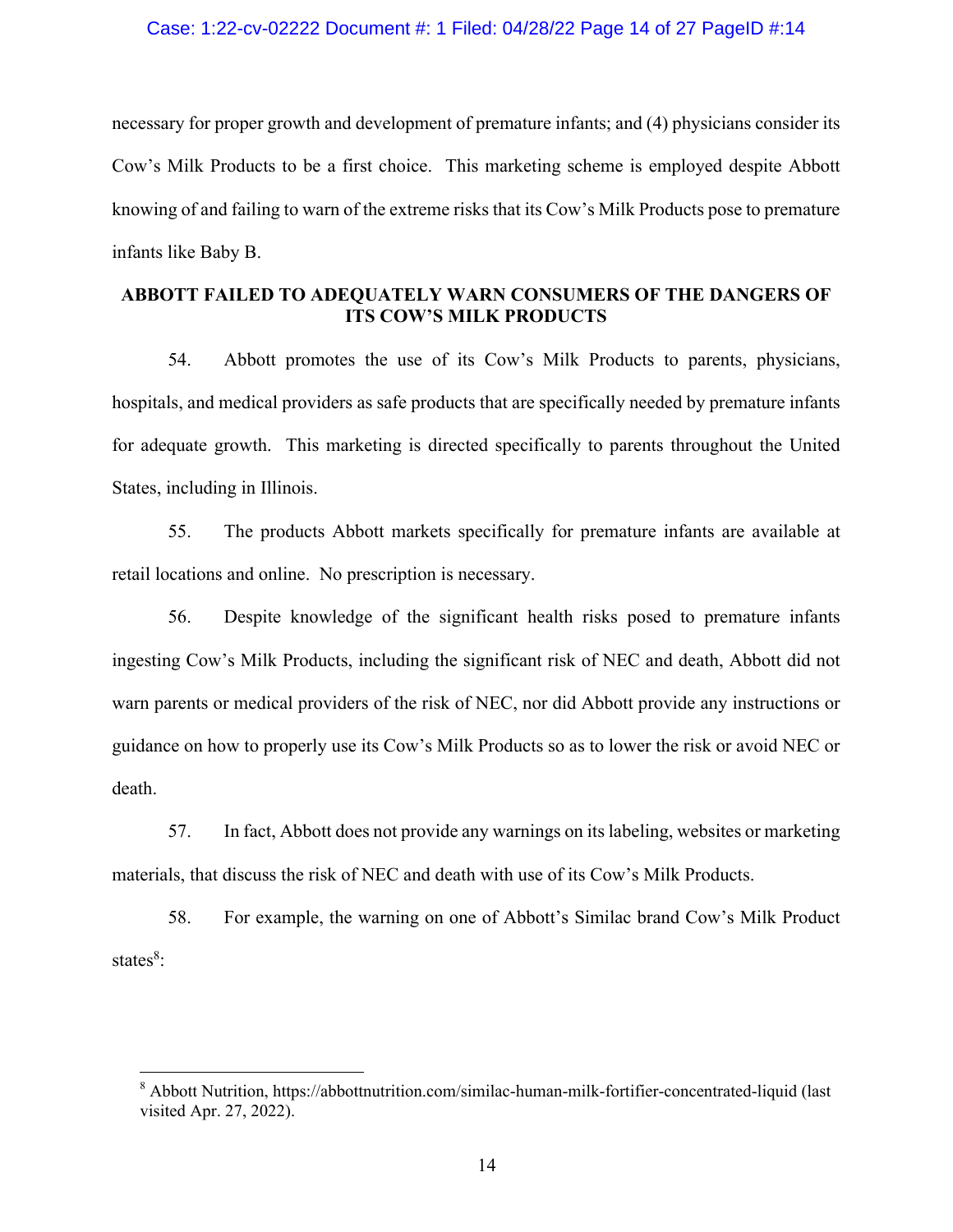#### **FEATURES**

- · Clinical study shows improved growth for your littlest babies.<sup>1</sup>
- Extensively hydrolyzed protein for easy digestion and absorption.
- Non-acidified. - Lutein and DHA for developing eyes and brain.
- When added to human milk, meets expert recommendations for protein<sup>2,3,</sup>\* and other
	- nutrients for the preterm infant.<sup>2</sup>
- · Well tolerated.
- · Small, convenient packet is designed for easy mixing.
- Commercially sterile and meets the AND and CDC recommendation to use liquid for
- NICU feedings. 4.5.7 • Low iron level provides flexibility to add iron as needed.
- · Gluten-free.

#### **PRECAUTIONS**

- Add only to human milk do not add water.
- This product is nutritionally incomplete by itself and is designed to be added to human breast milk.
- Additional iron may be necessary.
- Tolerance to enteral feedings should be confirmed by offering small volumes of unfortified human milk.
- Once enteral feeding is well established, Similac Human Milk Fortifier Hydrolyzed
- Protein Concentrated Liquid can be added to human milk. · Never use a microwave oven to warm feedings. Serious burns can result.

#### One packet mixed with 25 mL of human milk

- Our packet masses what symmetric INstitutes of Styre-SSy-71.<br>
Film JH, et al. J Pediatr Gastroenterol Nutr. 2015/61-665-71.<br>
"Kim JH, et al. J Pediatr Gastroenterol Nutr. 2015/61-665-71.<br>
"Kim CJ. J Nutr. 2002132(61:3955-
- 

### **TOLLING OF STATUTE OF LIMITATIONS**

59. Due to the misleading marketing and lack of adequate warnings on its products, Plaintiff did not know and could not have known of the link between NEC and Cow's Milk Products like those at issue in this case and did not discover such a link until October 25, 2021.

60. Moreover, the misleading and improper marketing campaigns designed to promote its Cow's Milk Products as a safe alternative to breast milk products caused Plaintiff to believe that Abbott's products were safe for their intended use. Had Plaintiff known of these dangers or had Abbott adequately warned of these dangers at the time Baby B was exposed to Abbott's Cow's Milk Products, she would not have permitted such to be used on her son.

### **COUNT I: STRICT LIABILITY FOR DESIGN DEFECT**

61. Plaintiff incorporates by reference each of the preceding paragraphs as if fully set forth herein.

62. Abbott as the manufacturer and/or seller of the infant formulas at issue in this litigation, owed a duty to the consuming public in general, and Plaintiff in particular, to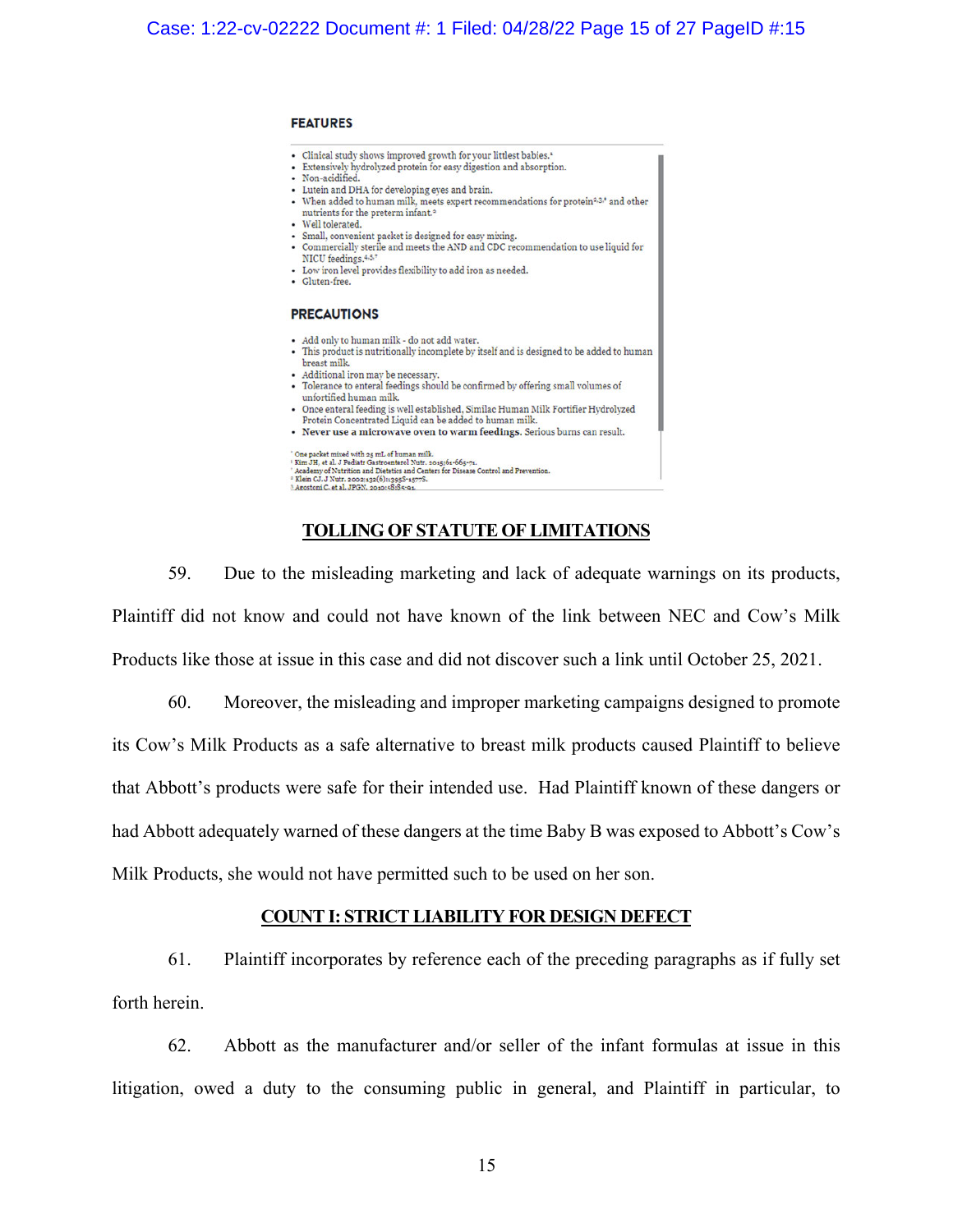### Case: 1:22-cv-02222 Document #: 1 Filed: 04/28/22 Page 16 of 27 PageID #:16

manufacture, sell, and distribute its Similac products in a manner that was not unreasonably dangerous and is liable despite any care exercised to design a safe product.

63. Abbott also owed a duty to the consuming public in general, and Plaintiff in particular, to manufacture, sell, and distribute its Similac products in a manner that was merchantable and reasonably suited for its intended use.

64. At the time of manufacture, Abbott's Cow's Milk Products were not reasonably safe as designed. The likelihood that these products would cause NEC, serious injury, and death outweighed any burden to design infant feeding products that would not cause harm, and practical, feasible alternative designs would not have adversely affected the usefulness of the products.

65. Abbott knew (or reasonably should have known) that its products would be used to feed premature infants and that its use of cow's milk products significantly increased the risk of NEC, serious injury, and death, and that such use was therefore unreasonably dangerous to premature infants, not reasonably suited for the use intended, not merchantable, and had risks that exceeded a reasonable buyer's expectations. Nonetheless, it continued to sell and market its defective products as appropriate for premature infants.

66. Abbott's Similac NeoSure fed to Baby B was unreasonably dangerous.

67. The risks of feeding NeoSure to Baby B outweighed the benefits. An ordinary consumer would not expect such product to carry a significant risk of serious injury and death from NEC.

68. Abbott knew (or reasonably should have known) that breast milk-based nutrition did not carry the same risks of NEC, serious injury, and/or death that its Cow's Milk Products do.

69. Abbott's Similac NeoSure contained cow's milk at the time it left the manufacturing facility.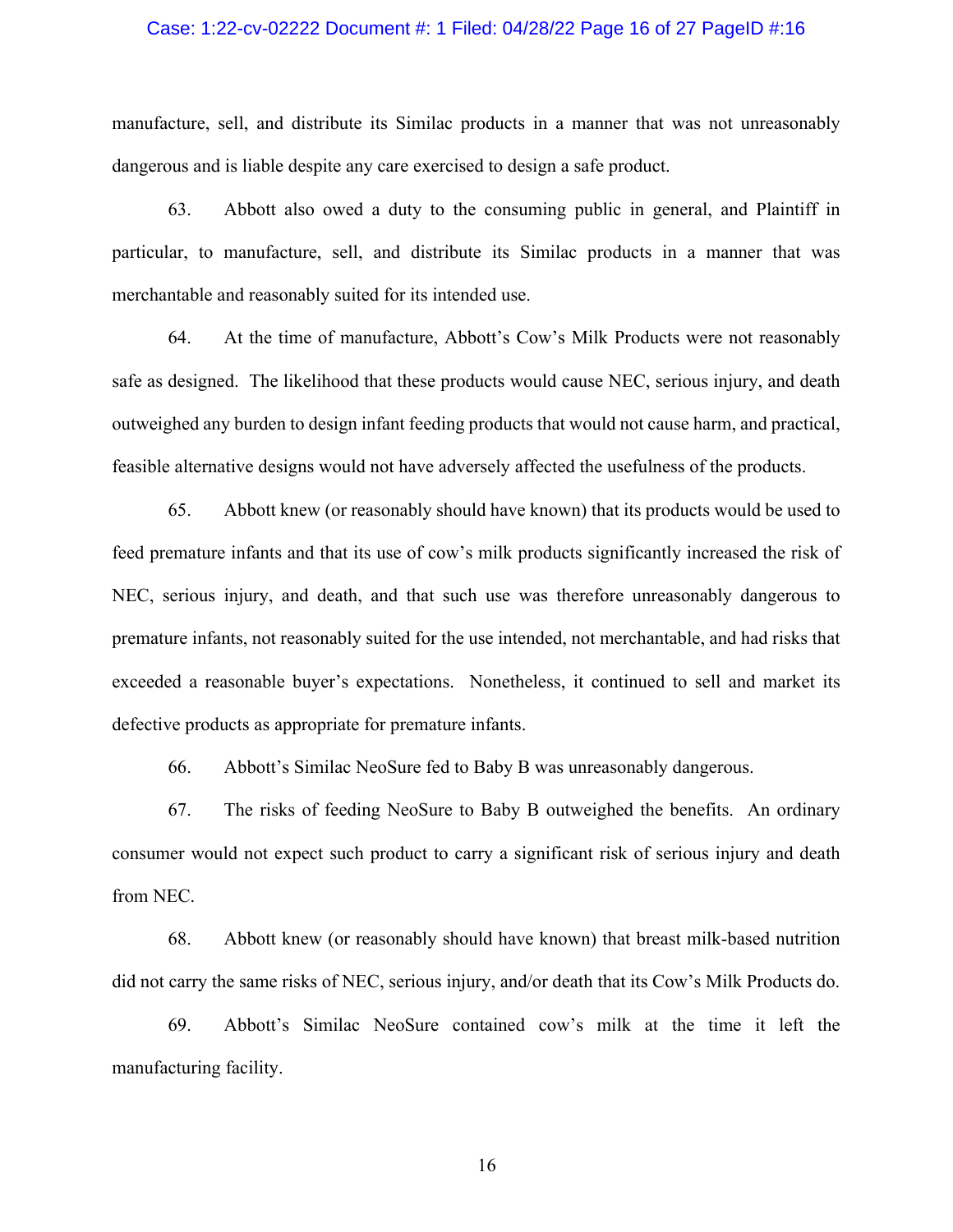### Case: 1:22-cv-02222 Document #: 1 Filed: 04/28/22 Page 17 of 27 PageID #:17

70. Abbott failed to develop a human-based milk product which was safer for premature infants although it knew of this development and was aware of its superiority to the products that it offered.

71. Abbott failed to reformulate its products to reduce the risk of NEC, serious injury, and/or death, even though it knew of more effective alternative reformulations that would have made its products safer to use and not carry the added and significant risk of NEC.

72. As a direct result, Abbott's unreasonably dangerous products were fed to Baby B, which directly and proximately caused him to develop NEC and ultimately led to death.

73. As a direct and proximate result of Abbott's development, manufacturing, selling, and distribution of its unreasonably dangerous Cow's Milk Products, Plaintiff suffered significant emotional distress, loss of income, and other harms as her life has been significantly affected by the death of her son.

### **COUNT II: STRICT LIABILITY FOR FAILURE TO WARN**

74. Plaintiff incorporates by reference each of the preceding paragraphs as if fully set forth herein.

75. Abbott, as the manufacturer and/or seller of the infant products at issue in this litigation, owed a duty to the consuming public in general, and Plaintiff in particular, to provide adequate warnings or instructions about the dangers and risks associated with the use of its products with premature infants, specifically including but not limited to the risk of NEC, serious injury, and death.

76. Abbott's duty to warn is part of its general duty to design, manufacture, and sell its infant products in a manner that is reasonably safe for its foreseeable uses. By designing Similac with cow's milk-based ingredients, Abbott undertook a duty to warn of the unreasonable risk of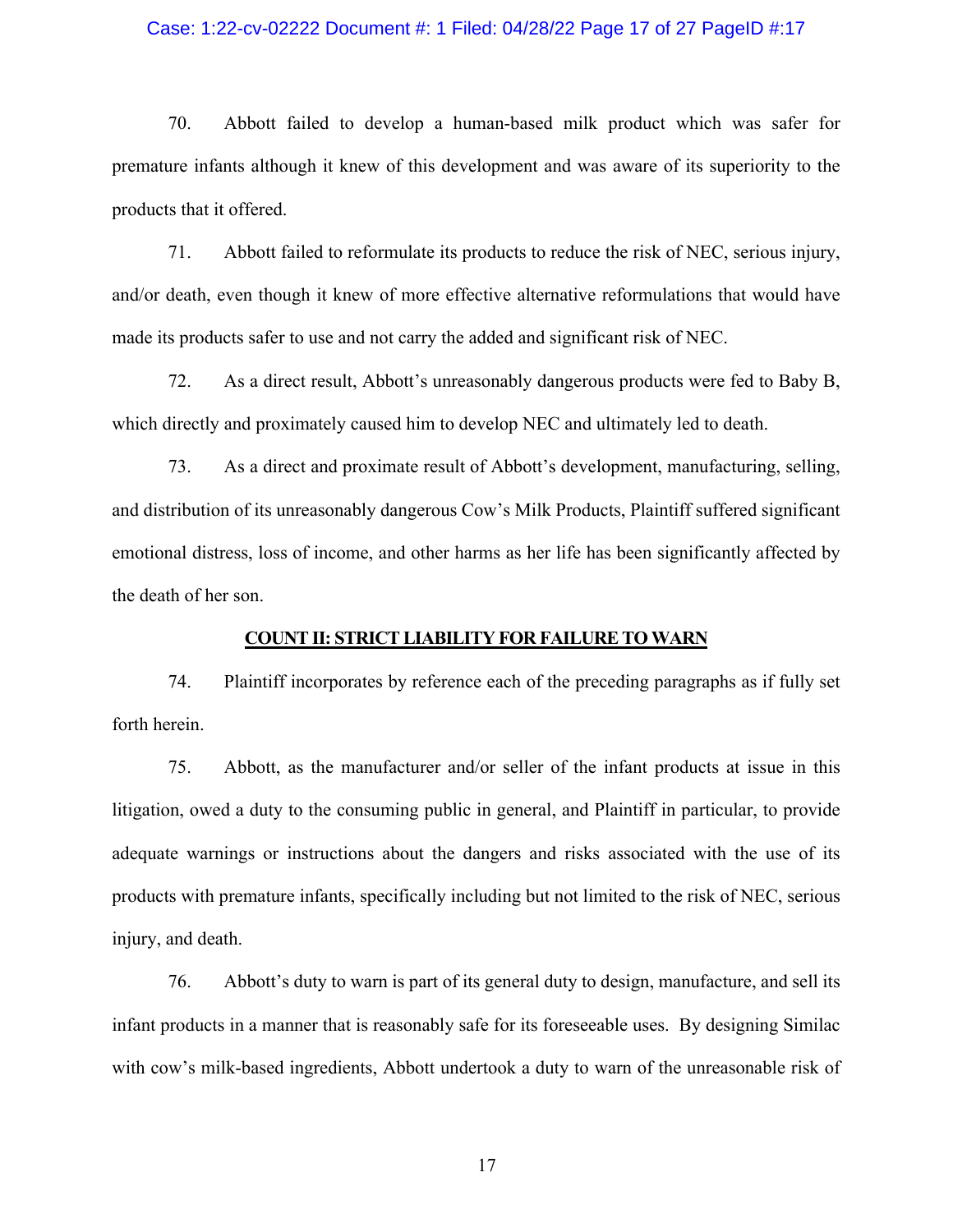## Case: 1:22-cv-02222 Document #: 1 Filed: 04/28/22 Page 18 of 27 PageID #:18

harm posed by those ingredients, specifically including the increased risk of NEC, severe injury, and even death. The failure to warn makes the Cow's Milk Products at issue in this litigation unreasonably dangerous.

77. Specifically, Abbott breached its duty to warn of the foreseeable risks of the Cow's Milk Products at issue in this litigation because Abbott knew or should have known that its Cow's Milk Products would be fed to premature infants like Baby B, and that its products might cause those infants to develop NEC, severe injury, or death. However, Abbott failed to provide adequate warnings of those risks. Abbott also:

- a. Failed to warn that Cow's Milk Products significantly increase the risk of NEC, severe injury, and death; and/or
- b. Failed to warn that Cow's Milk Products are unsafe for premature infants like Baby B; and/or
- c. Carried warnings and instructions on its products that are severely inadequate, vague, confusing, and provide a false sense of security in that they warn and instruct specifically on certain conditions, but do not warn of the significantly increased risk of NEC and death; and/or
- d. Failed to insert a large and prominent "black box" type warning that its Cow's Milk Products are known to significantly increase the risk of NEC and death when compared to breast milk in premature infants; and/or
- e. Failed to disclose well-researched and well-established studies that linked cow's milk products to NEC and death in premature infants; and/or
- f. Failed to insert a warning or instruction to healthcare professionals and other medical staff in the hospital, that parents should be provided information necessary to make an informed choice about whether to allow their babies to be fed Abbott's products, notwithstanding their substantial risks; and/or
- g. Failed to provide a warning in a method reasonably calculated or expected to reach an infant's parents; and/or
- h. Failed to provide statistical evidence showing the magnitude of increased risk of NEC in premature infants associated with cow's milk-based products.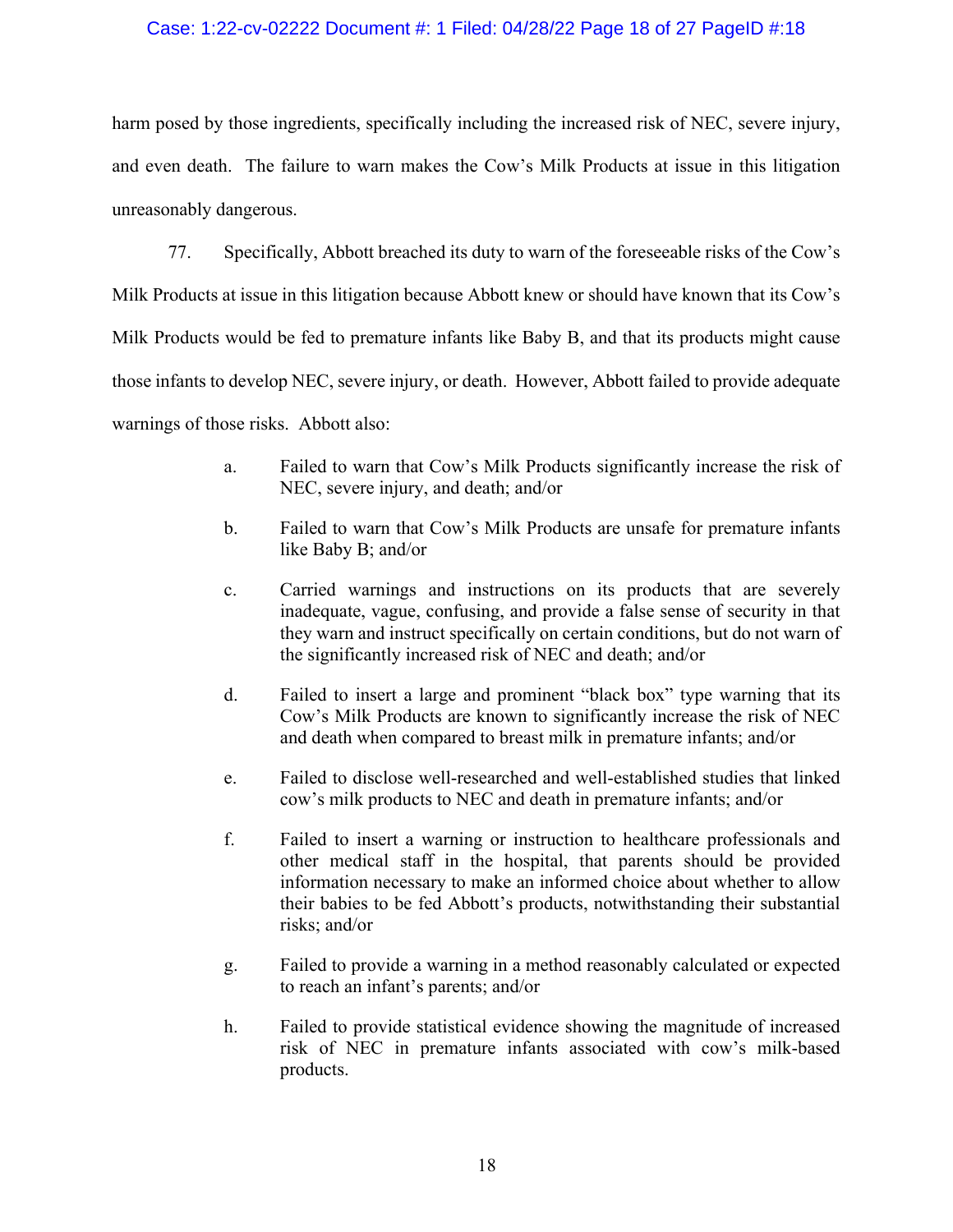### Case: 1:22-cv-02222 Document #: 1 Filed: 04/28/22 Page 19 of 27 PageID #:19

78. As a direct and proximate result of the inadequacy of the warnings and the pervasive marketing campaigns suggesting the safety and necessity of the Abbott's products, Baby B was fed Cow's Milk Products, which caused him to develop NEC.

79. The unwarned-of risks are not of a kind that an ordinary consumer would expect. Had physicians and healthcare providers known of the extreme risk associated with feeding premature infants Cow's Milk Products, they would not have fed Baby B those products. Had Plaintiff known of the significant risks of feeding Baby B Cow's Milk Products, she would not have allowed such products to be fed to her child.

80. As a direct and proximate result of Abbott's failure to warn, Plaintiff suffered significant emotional distress, loss of income, and other harms as her life has been significantly affected by the death of her son.

### **COUNT III: NEGLIGENCE**

81. Plaintiff incorporates by reference each of the preceding paragraphs as if fully set forth herein.

82. Abbott, as the manufacturers and/or sellers of the products at issue in this litigation, owed a duty to the consuming public in general, and Plaintiff in particular, to exercise reasonable care to design, test, manufacture, inspect, and distribute a product free of unreasonable risk of harm to users, when such products are used in their intended manner and for their intended purpose.

83. At all times relevant to this action, Baby B's health care providers used the products at issue in their intended manner and for their intended purpose.

84. Abbott, directly or indirectly, negligently, and/or defectively made, created, manufactured, designed, assembled, tested, marketed, sold, and/or distributed the Cow's Milk Products at issue in this litigation and thereby breached its duty to the general public and Plaintiff.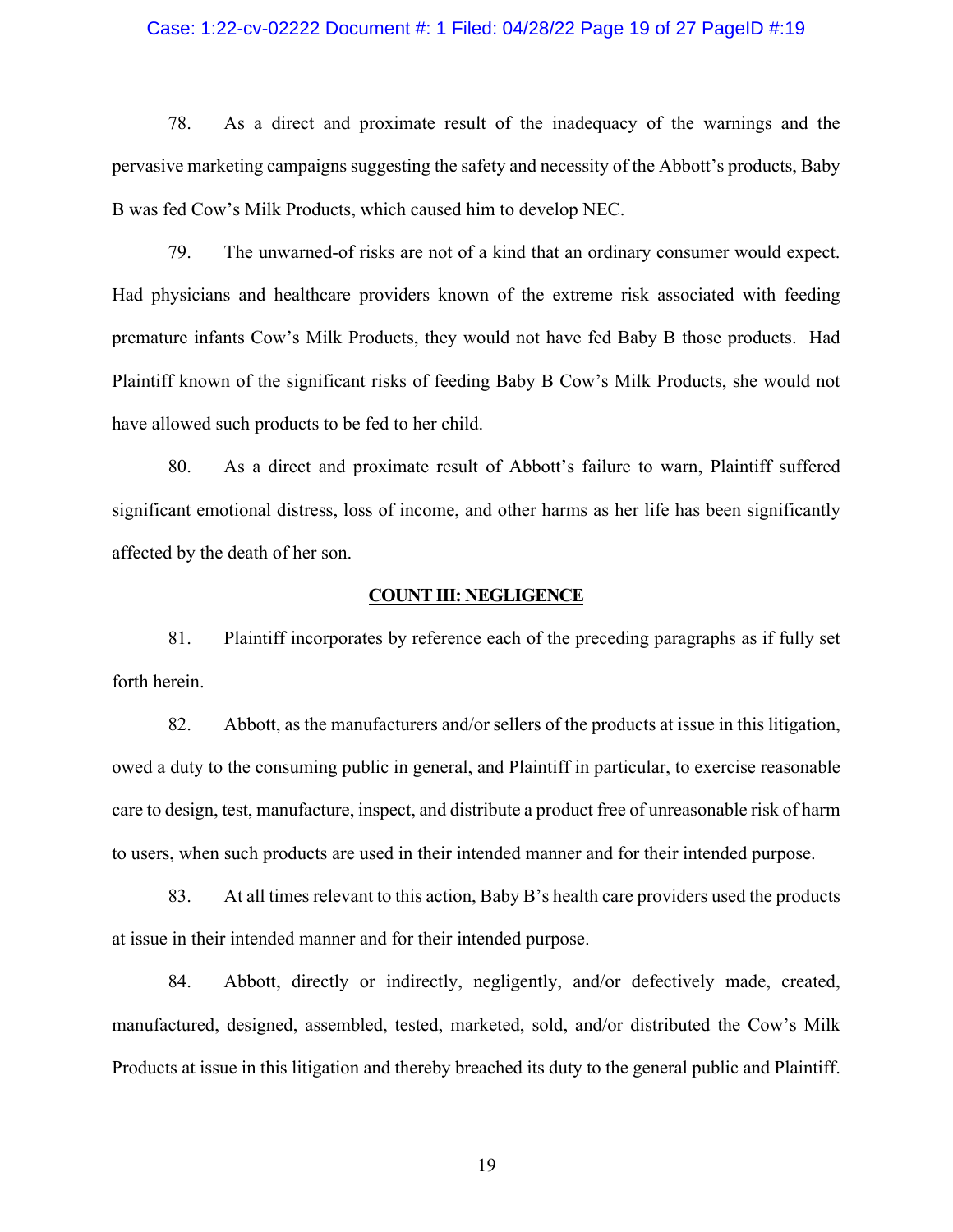## Case: 1:22-cv-02222 Document #: 1 Filed: 04/28/22 Page 20 of 27 PageID #:20

85. Further, although Abbott knew or reasonably should have known at the time of

production that its Cow's Milk Products significantly increased the risk of NEC, serious injury,

and death, it failed to act in a reasonably prudent manner and breached its duty by:

- a. Failing to warn that its Cow's Milk Products significantly increase the risk of NEC, severe injury, and death in premature infants; and/or
- b. Failing to warn that its Cow's Milk Products are unsafe for premature infants like Baby B; and/or
- c. Inserting warnings and instructions that are severely inadequate, vague, confusing, and provide a false sense of security in that they warn and instruct specifically on certain conditions, but do not warn of the significantly increased risk of NEC and death; and/or
- d. Failing to insert a large and prominent "black box" type warning that cow's milk products are known to significantly increase the risk of NEC and death when compared to breast milk in premature infants; and/or
- e. Failing to provide well-researched and well-established studies that linked cow's milk products to NEC and death in premature infants: and/or
- f. Failing to insert a warning or instruction to healthcare professionals and other medical staff in the hospital that parents should be provided information necessary to make an informed choice about whether to allow their babies to be fed Abbott's products, notwithstanding their substantial risks; and/or
- g. Failing to provide a warning in a method reasonably calculated/expected to reach an infant's parents; and/or
- h. Failing to provide statistical evidence showing the magnitude of increased risk of NEC in premature infants associated with cow's milk products.
- 86. Despite knowing for many years that the most vulnerable humans were suffering

extreme harm related to the feeding of its Cow's Milk Products, Abbott failed to act in a reasonably

prudent manner and breached its duty by failing to perform the necessary process of data

collection, detection, assessment, monitoring, prevention, and reporting or disclosing of adverse

outcomes in infants who ingest its Cow's Milk Products.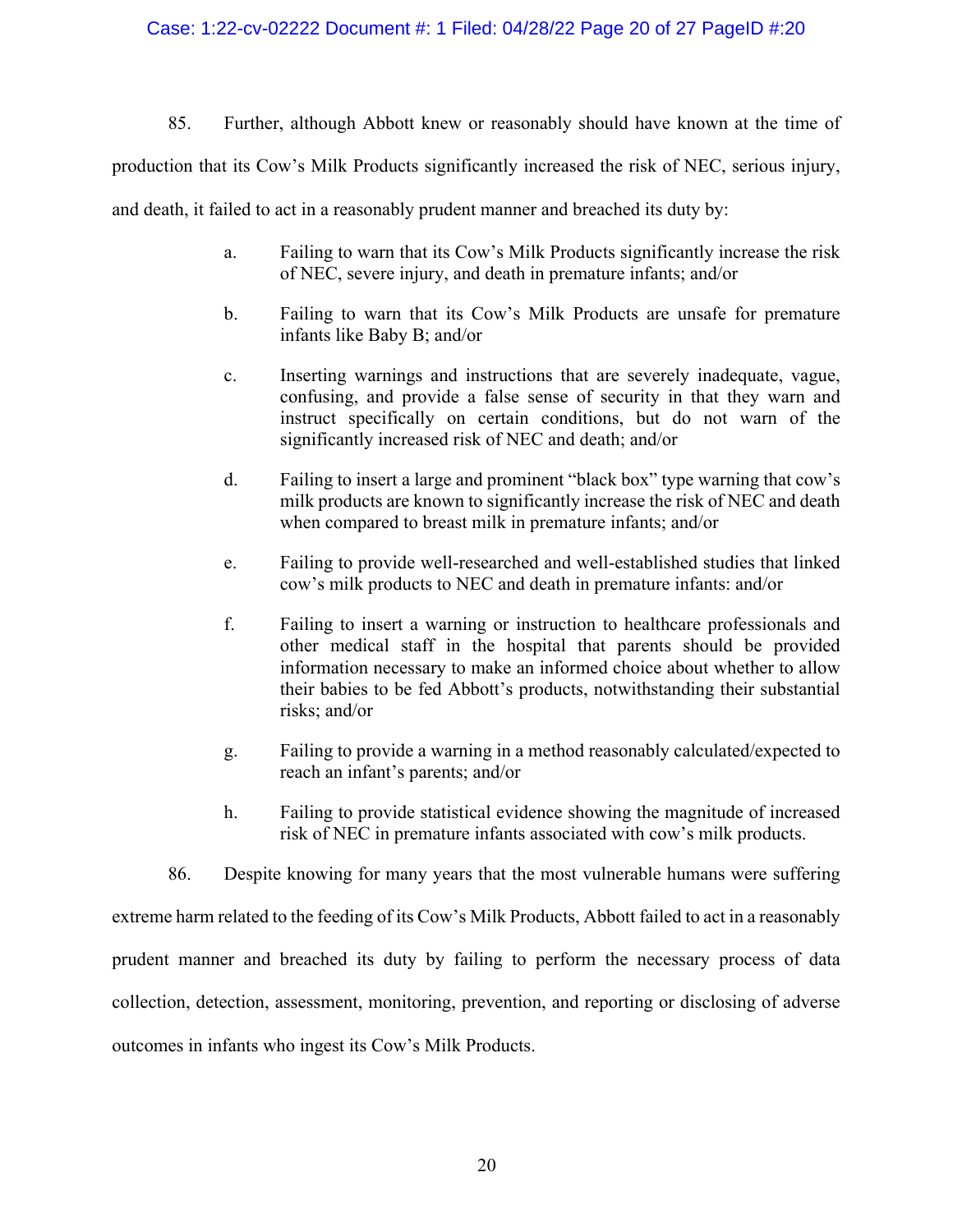### Case: 1:22-cv-02222 Document #: 1 Filed: 04/28/22 Page 21 of 27 PageID #:21

87. As a direct and proximate result of Abbott's failure to act in a reasonably prudent manner and its breach of duty, Baby B was fed Cow's Milk Products, which caused him to develop NEC.

88. Had Abbott satisfied its duties to the consuming public in general, Baby B would not have been exposed to its unreasonably dangerous Cow's Milk Products.

89. As a further direct and proximate result of Abbott's negligent conduct, Plaintiff suffered significant emotional distress, loss of income, and other harms as her life has been significantly affected by the death of her son.

### **COUNT IV: INTENTIONAL MISREPRESENTATION**

90. Plaintiff incorporates by reference each of the preceding paragraphs as if fully set forth herein.

91. At all times relevant to this action, Baby B (and Plaintiff) used the products at issue in their intended manner and for their intended purpose.

92. Abbott, as the manufacturer and/or seller of the Cow's Milk Products at issue in this litigation, had a duty to the consuming public in general, and Plaintiff in particular, to provide truthful, accurate, and fulsome information about the risks and benefits of using its products when used in their intended manner and for their intended purpose.

93. Abbott breached its duty through misrepresentations made to consumers, physicians, and medical staff in its advertising and promotional materials, as described in previous paragraphs and incorporated herein, each of whom were foreseeable and intended recipients of this information.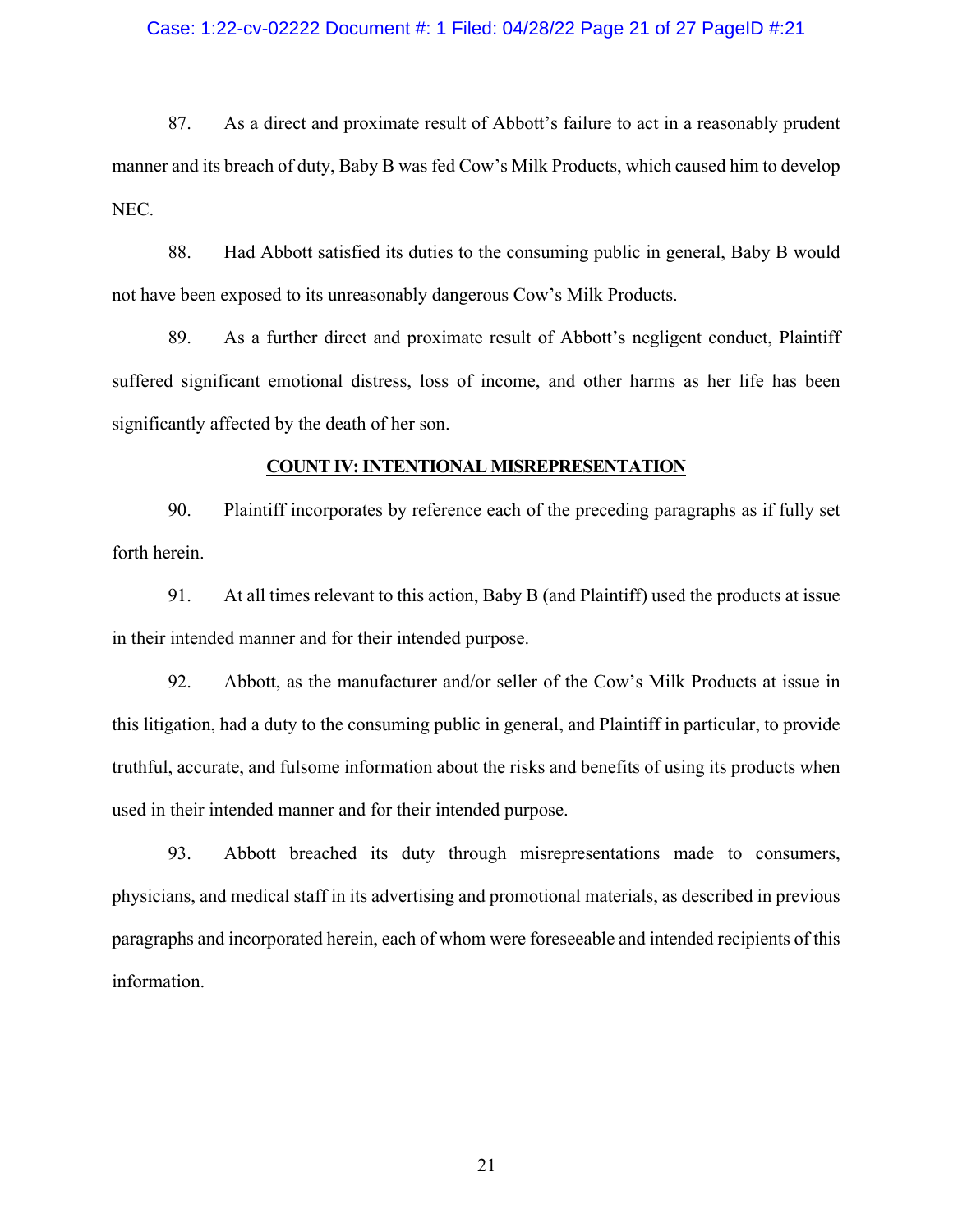## Case: 1:22-cv-02222 Document #: 1 Filed: 04/28/22 Page 22 of 27 PageID #:22

94. Specifically, upon information and belief, Abbott made the following false statements of material fact on an ongoing and repeated basis and prior to the time Baby B was fed its products:

- a. That its Cow's Milk Products were safe and beneficial for premature infants when it knew or should have known that its products were unreasonably dangerous and cause NEC, serious injury, and death in premature infants; and/or
- b. That its Cow's Milk Products were necessary for the growth and nutrition of premature infants, when it knew or should have known that its products were not necessary to achieve adequate growth; and/or
- c. That its Cow's Milk Products were safe for premature infants; and/or
- d. That its Cow's Milk Products were necessary for optimum growth; and/or
- e. That its Cow's Milk Products were similar or equivalent to breast milk; and/or
- f. That its Cow's Milk Products were safe and more like breast milk than other infant products and that it had removed the harmful ingredients of cow's milk when, in fact, the cow's milk in its products was still capable of causing NEC, serious injury, and death; and/or
- g. That its Cow's Milk Products were based on up-to-date science, which made them safe for premature infants.
- 95. Abbott knew or reasonably should have known those misrepresentations to be false.

96. Abbott's misrepresentations were intended to, and in fact did, induce hospitals and health care providers, including Baby B's hospital and health care providers, to provide its Cow's Milk Products to infants, including Baby B.

97. Plaintiff was not aware that these misrepresentations were false and justifiably relied on them. Abbott's misrepresentations induced Plaintiff to allow Baby B to be fed Abbott's Cow's Milk Products, in reliance on all the messaging they received about formula feeding, including, directly or indirectly. Had Abbott not committed these intentional misrepresentations, Baby B would not have been exposed to its unreasonably dangerous Cow's Milk Products.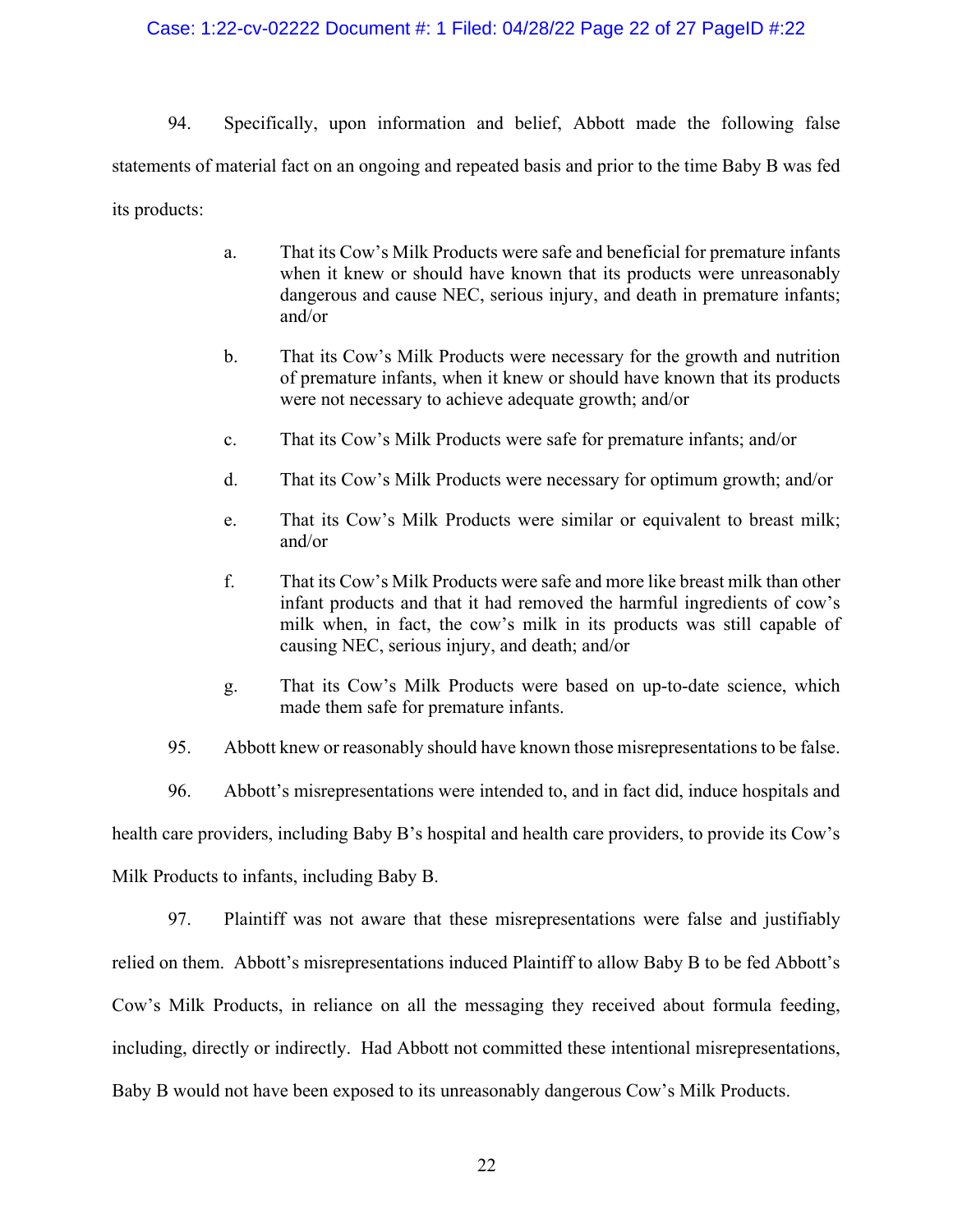### Case: 1:22-cv-02222 Document #: 1 Filed: 04/28/22 Page 23 of 27 PageID #:23

98. Further, Abbott omitted the material fact that its Cow's Milk Products significantly increase the risk of NEC in premature infants.

99. As a direct and proximate result, Abbott's products were fed to Baby B, causing him to develop NEC, which ultimately led to his death.

100. As a further direct result, Plaintiff suffered significant emotional distress, loss of income, and other harms as her life has been significantly affected by the death of her son.

### **COUNT V: NEGLIGENT MISREPRESENTATION**

101. Plaintiff incorporates by reference each of the preceding paragraphs as if fully set forth herein.

102. At all times relevant to this action, Baby B (and Plaintiff) used the products at issue in their intended manner and for their intended purpose.

103. Abbott as the manufacturer and/or seller of the Cow's Milk Products at issue in this litigation, had a duty to the consuming public in general, and Plaintiff in particular, to provide truthful, accurate, and complete information about the risks and benefits of using its products when used in their intended manner and for their intended purpose.

104. In the course of its business, Abbott breached its duty through misrepresentations made to consumers, physicians, and medical staff in its advertising and promotional materials, as described in previous paragraphs and incorporated herein, each of whom were foreseeable recipients of this information.

105. Specifically, upon information and belief, Abbott made the following false statements of material fact on an ongoing and repeated basis and prior to the time Baby B was fed its Cow's Milk Products:

> a. That its Cow's Milk Products were safe and beneficial for premature infants when it knew or should have known that its products were unreasonably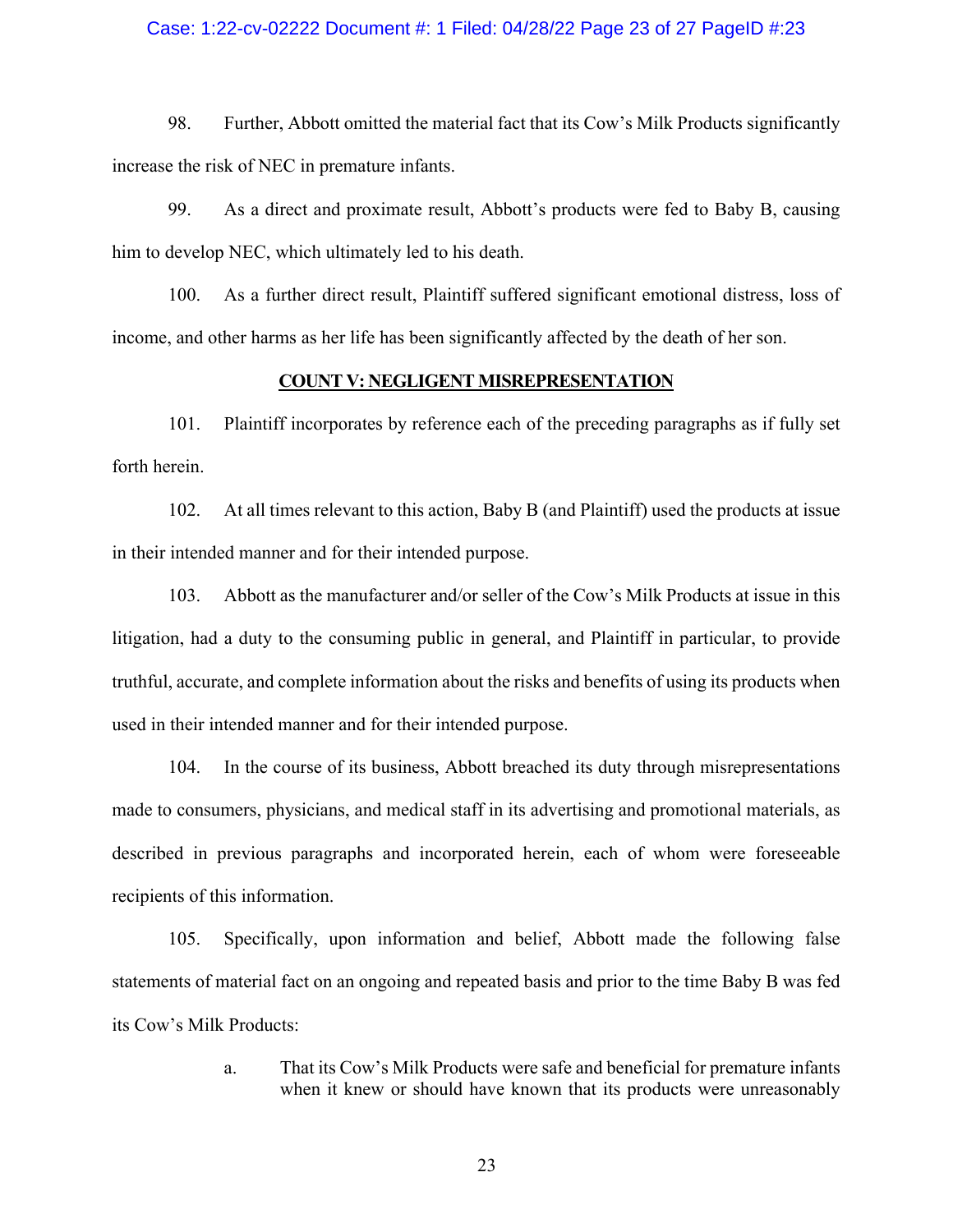dangerous and cause NEC, serious injury, and death in premature infants; and/or

- b. That its Cow's Milk Products were necessary for the growth and nutrition of premature infants, when it knew or should have known that its products were not necessary to achieve adequate growth; and/or
- c. That its Cow's Milk Products had no serious side effects, when it knew or should have known the contrary to be true; and/or
- d. That its Cow's Milk Products were safe for premature infants; and/or
- e. That its Cow's Milk Products were necessary for optimum growth; and/or
- f. That its Cow's Milk Products were similar or equivalent to breast milk; and/or
- g. That its Cow's Milk Products were safe and more like breast milk than other infant products and that they removed the harmful ingredients of cow's milk when, in fact, the cow's milk in its products was still capable of causing NEC, serious injury, and death; and/or
- h. That its Cow's Milk Products were based on up-to-date science, which made them safe for premature infants.

106. Abbott was negligent or careless in not determining those representations to be false.

107. Abbott's misrepresentations were intended to and did in fact induce hospitals and health care providers, including Baby B's hospital and health care providers, to provide its Cow's Milk Products to babies, including Baby B.

108. Abbott's misrepresentations induced, and were intended to induce, Plaintiff to allow Baby B to be fed Abbott's infant products, in justifiable reliance on all the messaging they received about formula feeding, including, directly or indirectly. Had Abbott not committed these negligent misrepresentations, Baby B would not have been exposed to its unreasonably dangerous Cow's Milk Products.

109. Further, Abbott omitted the material fact that its Cow's Milk Products significantly increased the risk of NEC in premature infants.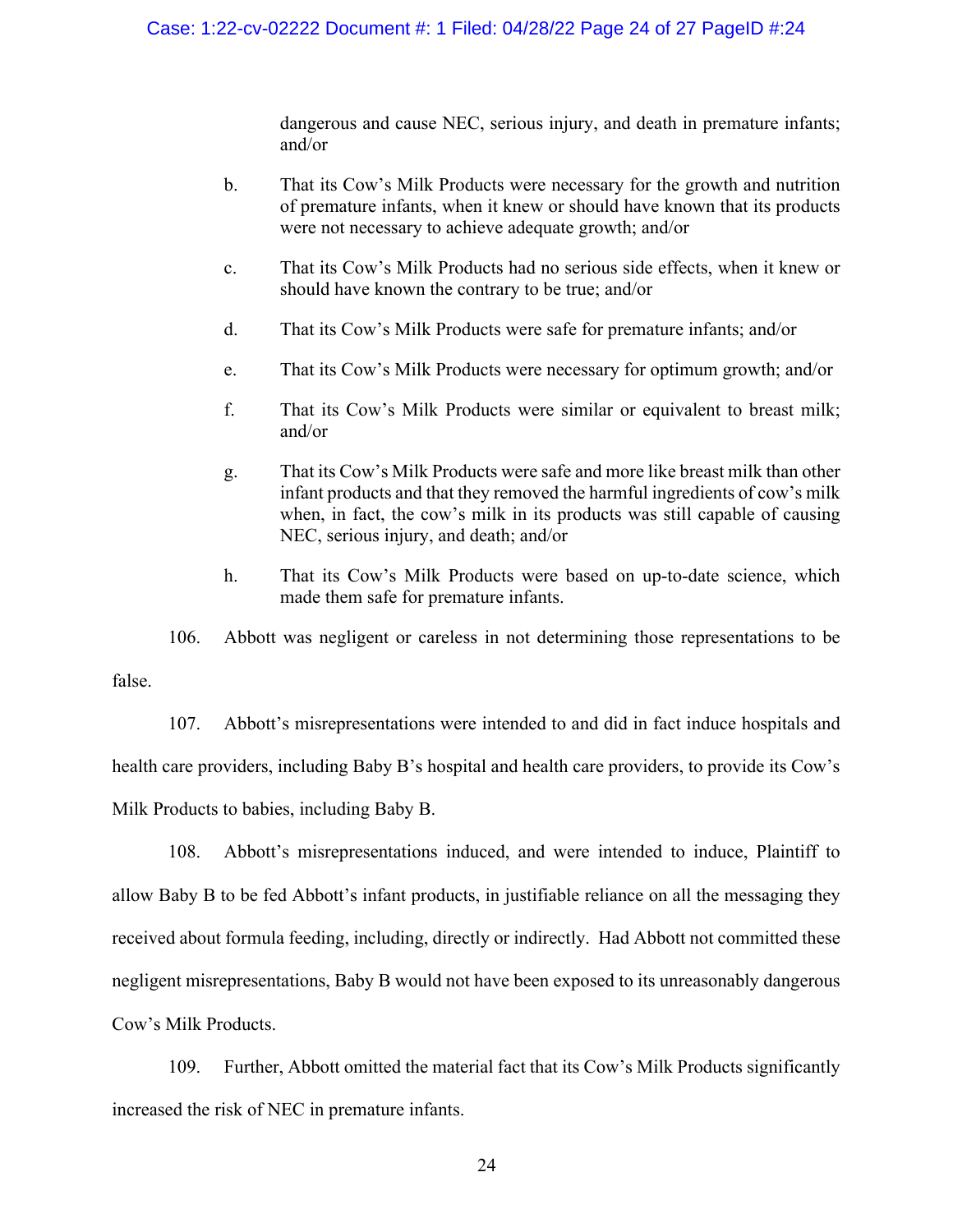### Case: 1:22-cv-02222 Document #: 1 Filed: 04/28/22 Page 25 of 27 PageID #:25

110. As a direct and proximate result of Abbott's negligent conduct, its unreasonably dangerous products were fed to Baby B, causing him to develop NEC, which led to his death.

111. As a further direct result, Plaintiff suffered significant emotional distress, loss of income, and other harms as her life has been significantly affected by the death of her son.

### **COUNT VI: BREACH OF IMPLIED WARRANTIES**

112. Plaintiff incorporates by reference each of the preceding paragraphs as if fully set forth herein.

113. At all relevant times to this action, Baby B (and Plaintiff) used the products at issue in their intended manner and for their intended purpose.

114. The allegations contained in previous paragraphs set forth specific representations Abbott made to consumers, physicians, and medical staff through its advertising and promotional materials. The allegations contained in those paragraphs are incorporated herein.

115. Abbott implicitly warranted, through direct-to-consumer marketing, advertisements, and labels, that its Cow's Milk Products were safe and effective for reasonably anticipated uses, including use by premature infants.

116. Abbott implicitly warranted that its Cow's Milk Products were similar or equivalent to human milk.

117. Abbott implicitly warranted that its Cow's Milk Products were safe based upon current data and science.

118. Abbott's Cow's Milk Products did not conform to these implied representations because they cause serious injury (including NEC) when used to feed premature infants.

119. As a direct and proximate result of Abbott's breach of its implied warranties, Abbott's unreasonably dangerous products were fed to Baby B, causing him to develop NEC,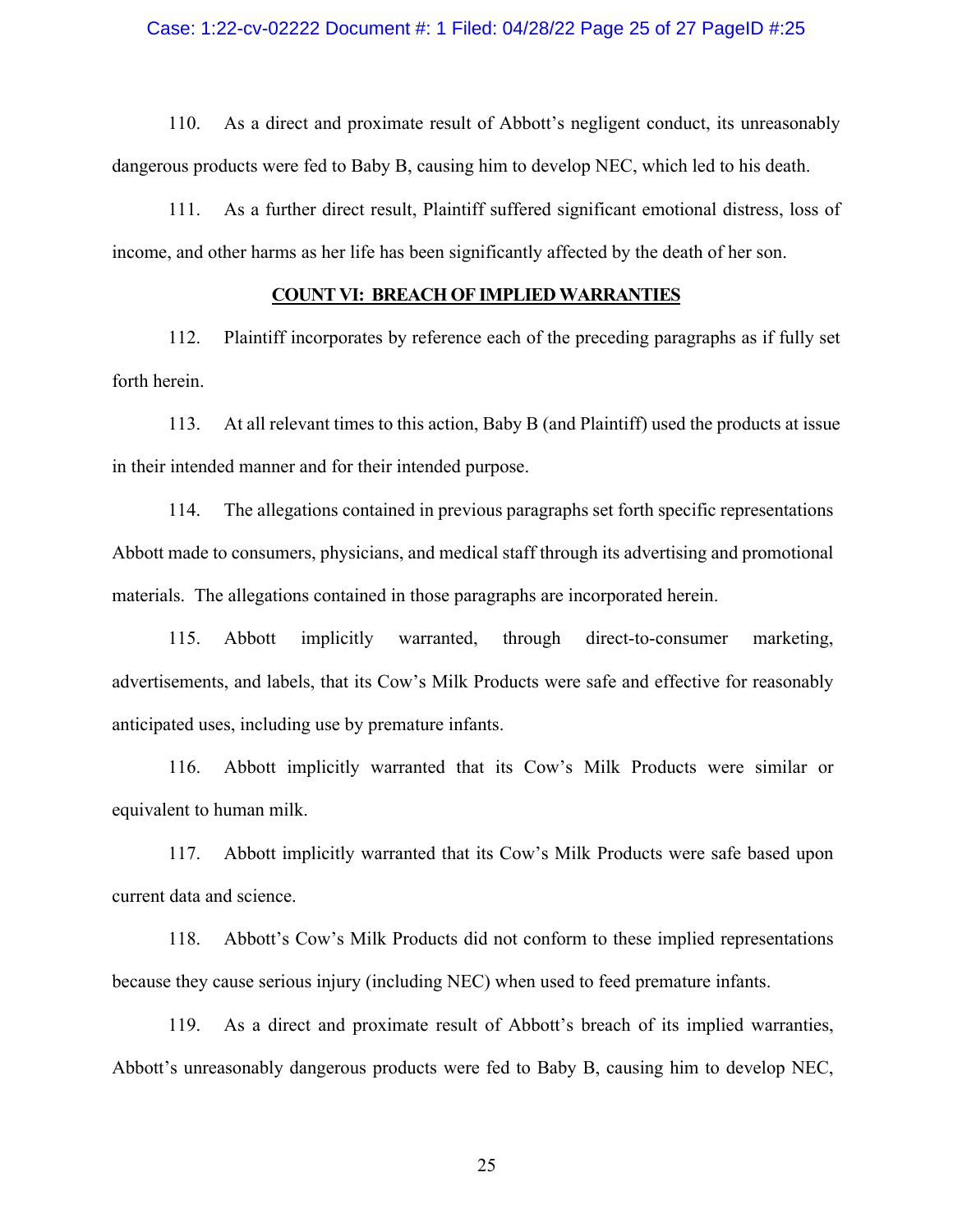which ultimately caused his death

120. As a direct and proximate result of Abbott's breach of its implied warranties, Plaintiff has suffered significant emotional distress, loss of income and other harms as her life has been significantly affected by the death of her son.

## **COUNT VII: LOSS OF CONSORTIUM**

121. Plaintiff incorporates by reference each of the proceeding paragraphs as if fully set forth herein.

122. Loss of filial consortium is a derivative claim. It is derivative of each of the claims and allegations above.

123. At all relevant times, Plaintiff was Baby B's mother.

124. As a result of Abbott's tortious conduct, Plaintiff suffered a loss of affection, companionship, society, and consortium of her child.

### **PRAYER FOR RELIEF**

WHEREFORE, Plaintiff prays for judgment as follows:

a. For compensatory damages in an amount to be proven at trial;

b. Damages for past, present, and future emotional distress, loss of enjoyment of life, pain and suffering, mental anguish, and other non-economic losses sustained as a result of Abbott's conduct;

c. For past, present, and future out-of-pocket costs, lost income and/or lost revenue, and/or lost profits, and/or lost business opportunity, lost earning capacity, and costs related to medical or mental health treatment which have or may be recommended;

d. For interest as permitted by law;